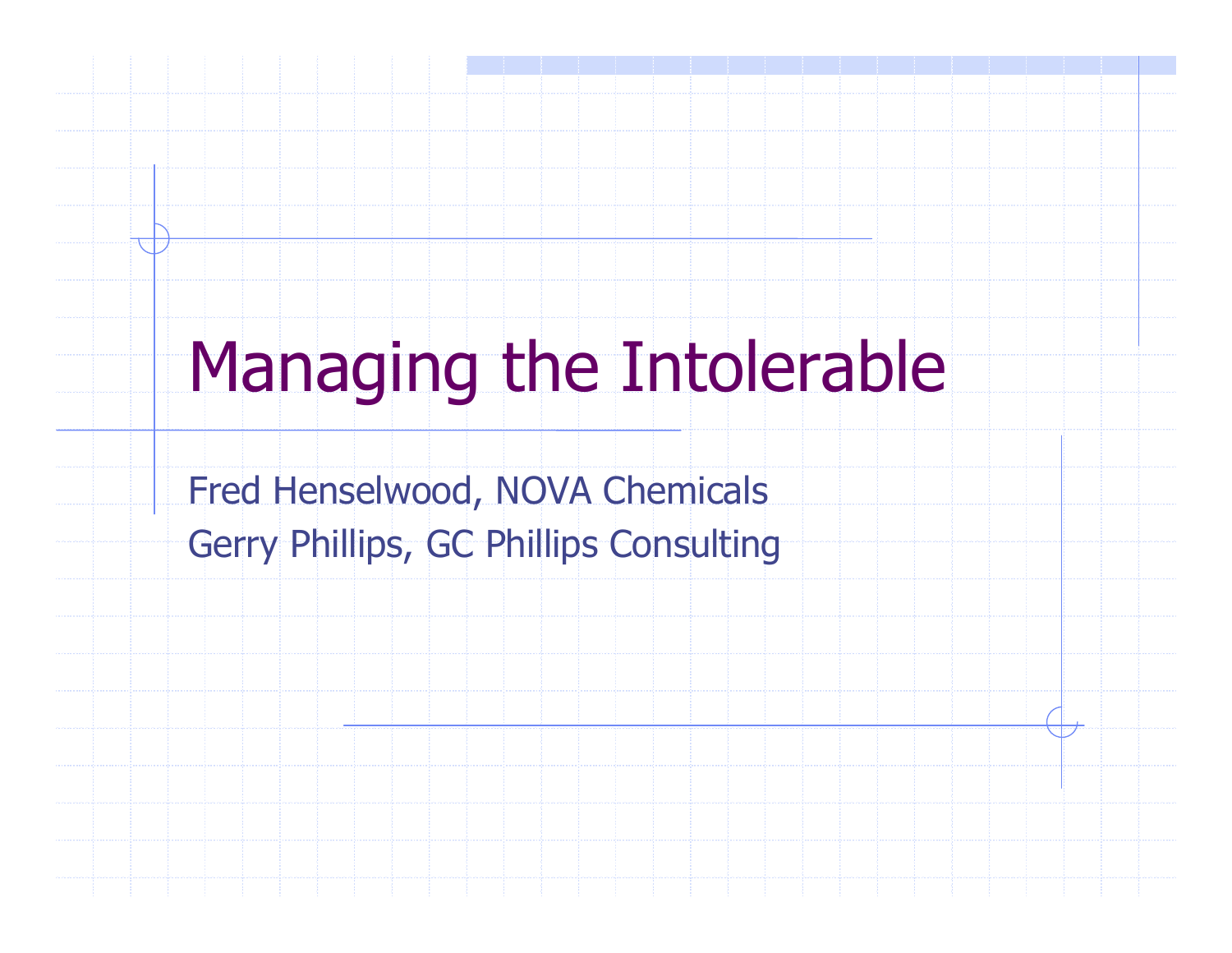# **Overview**

Traditional Risk Quantificationn. **External Theory, Limitations** ◆Proposed Approach n. Acceptable, TolerableImplications of the Approach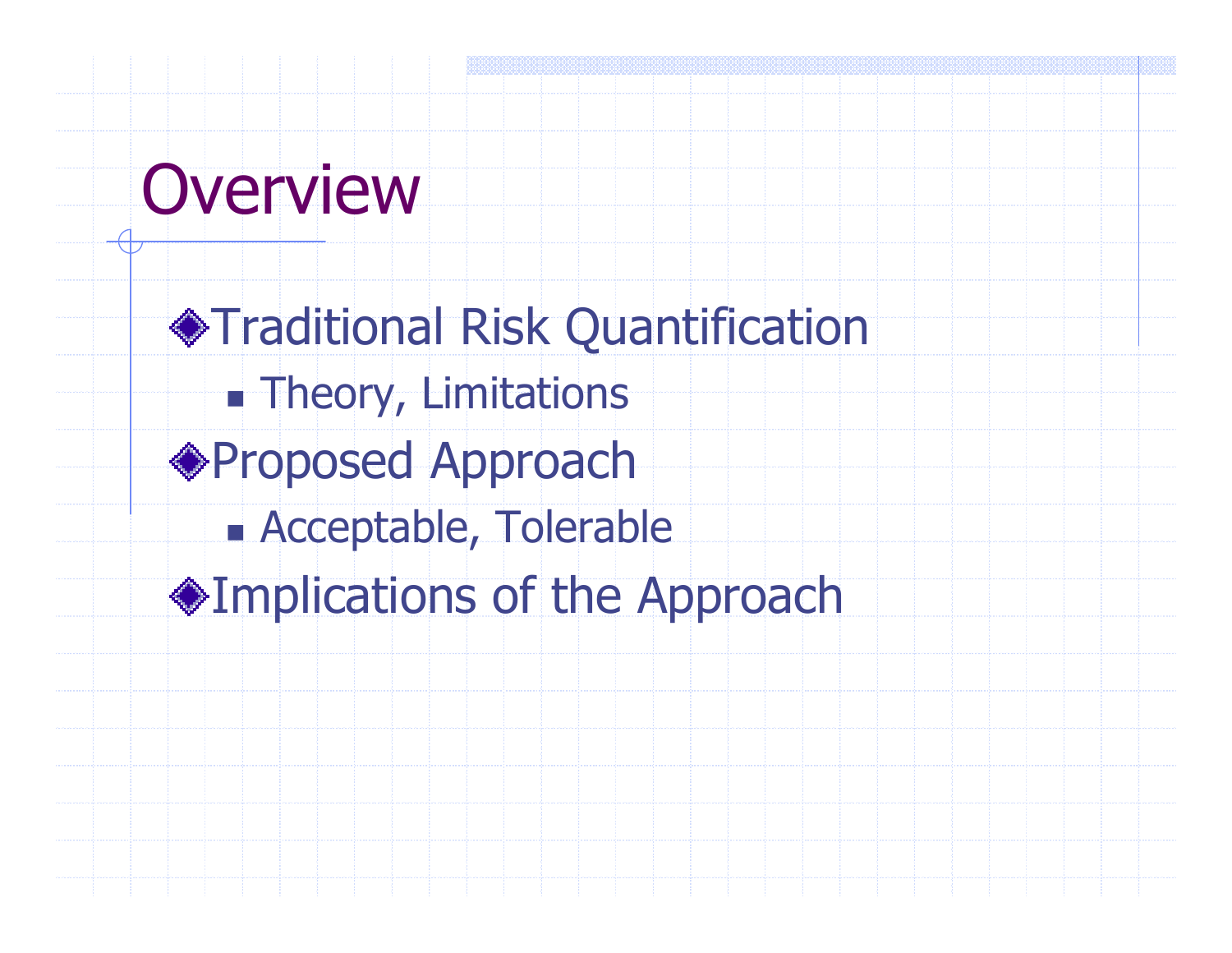# Dice Game

- Pick the right number win 9 times your original bet
	- n. **Example 15 this a good deal?**
	- What is the value of this scenario?
	- n. **Example 2 is playing this game a sustainable activity?**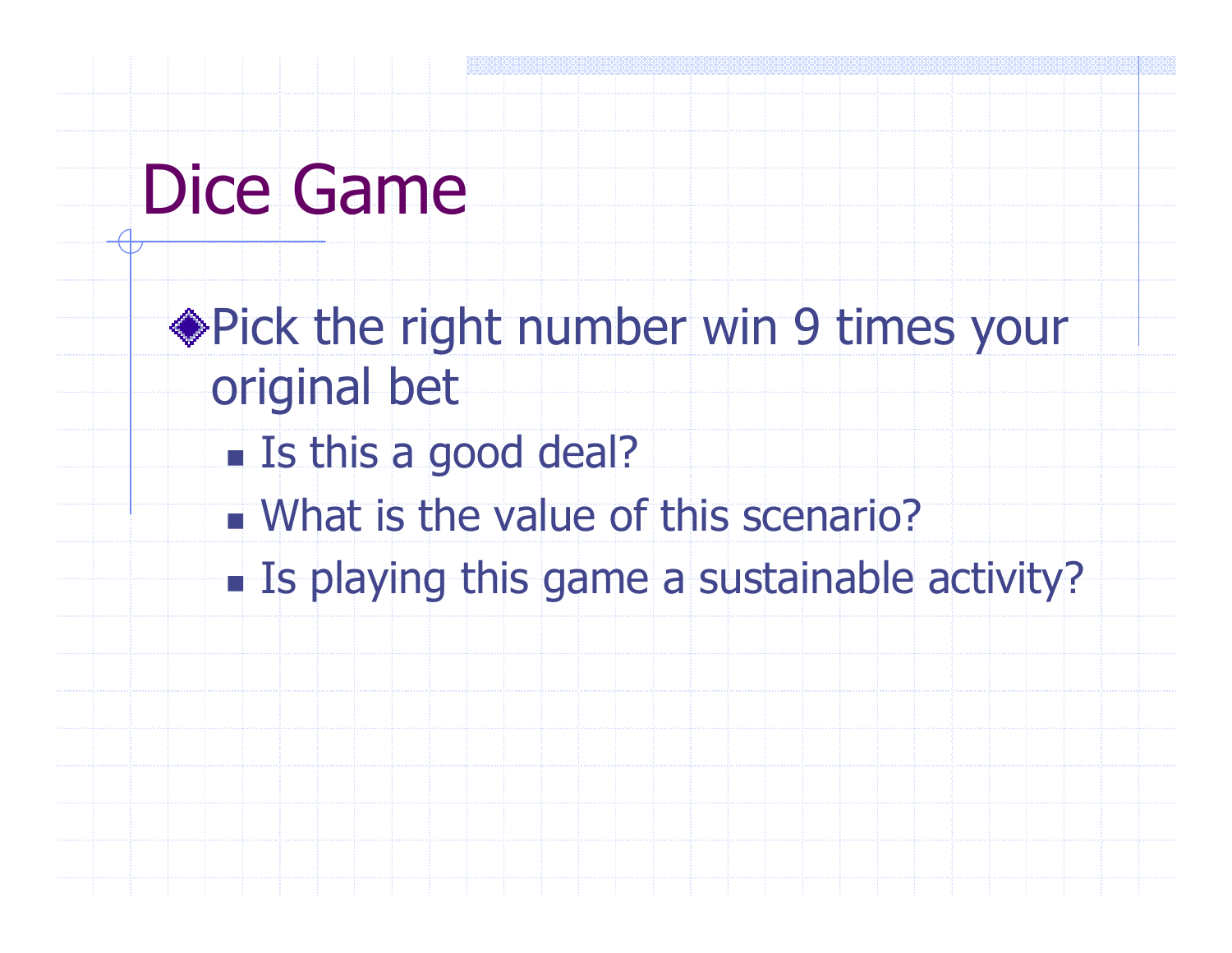# Dice Game



$$
Risk = \left(\frac{5}{6} \times 0\right) + \left(\frac{1}{6} \times 9X\right) - X
$$
  

$$
Risk = 0 + 1.5X - X
$$

$$
Risk = 0 + 1.5X - X
$$

 $Risk = 0.5X$ 

◆On Average pay \$1 to take home \$1.50 F. Over the long-term you Win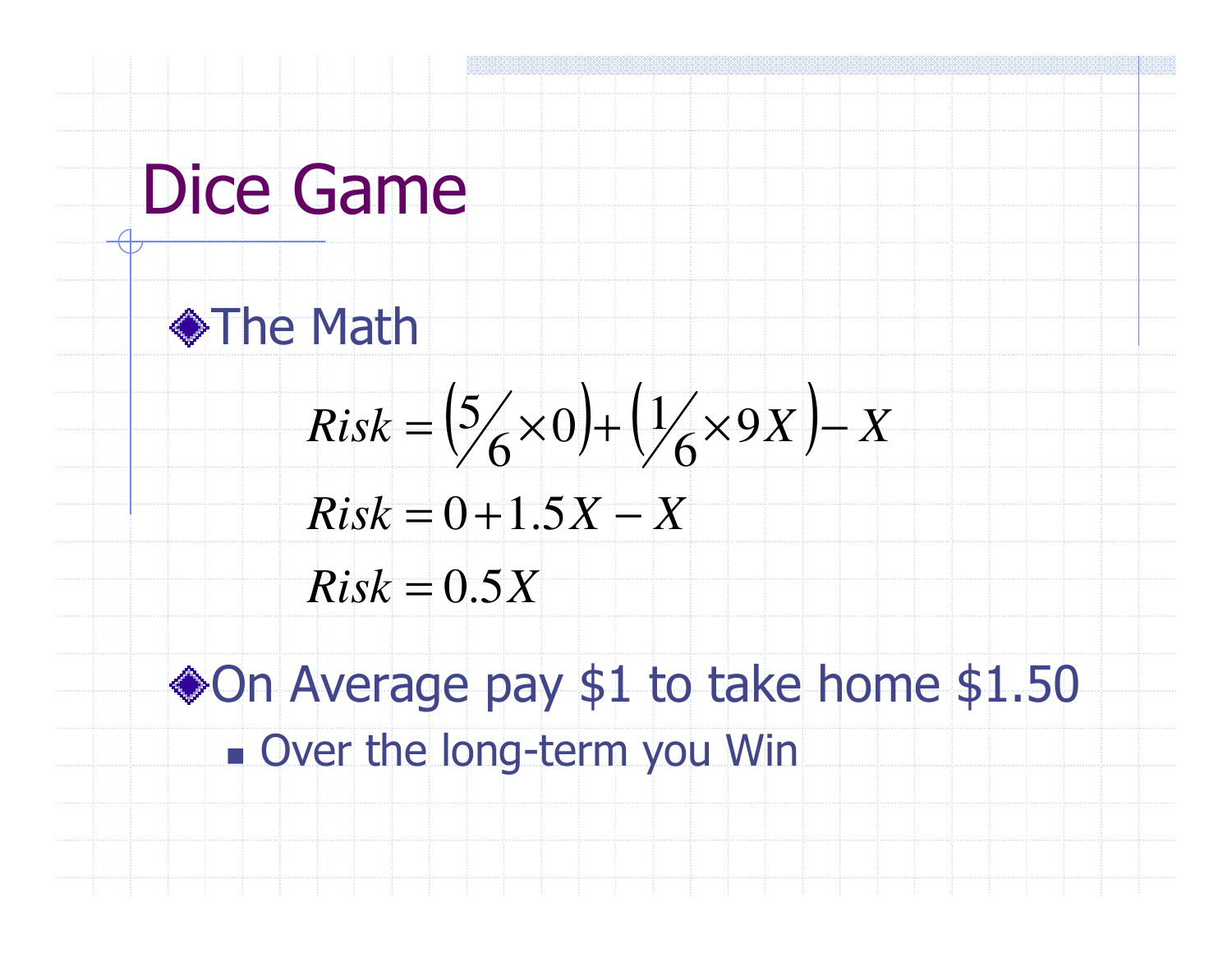# Benefits of this Approach

Decipher good bets from bad betsIndicates if an activity is sustainablen. **Example playing the game** n. **. Only play if you expect to win** ◆Tells you not to spend more on risks than the value of the riskAllows for decision making (\$)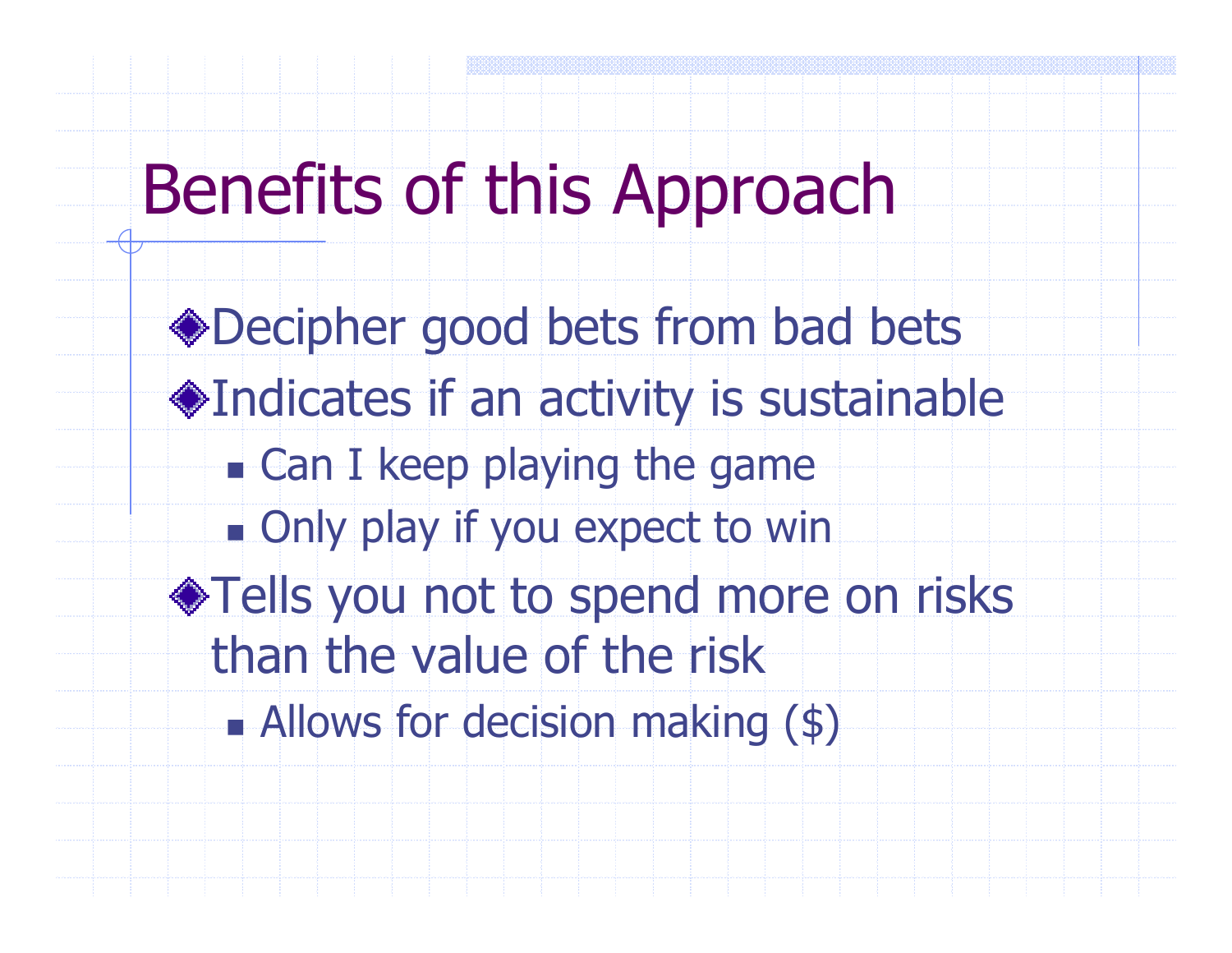

Unit Fails once in 10 years◆ Cost of Failure is \$10,000 Cost to Mitigate is \$500/year1,000 10,000 $10^{110,00}$  $\frac{1}{1}$ =*Risk* $Risk = \frac{1}{10} \times$ 

\$500<\$1,000 - Make the Change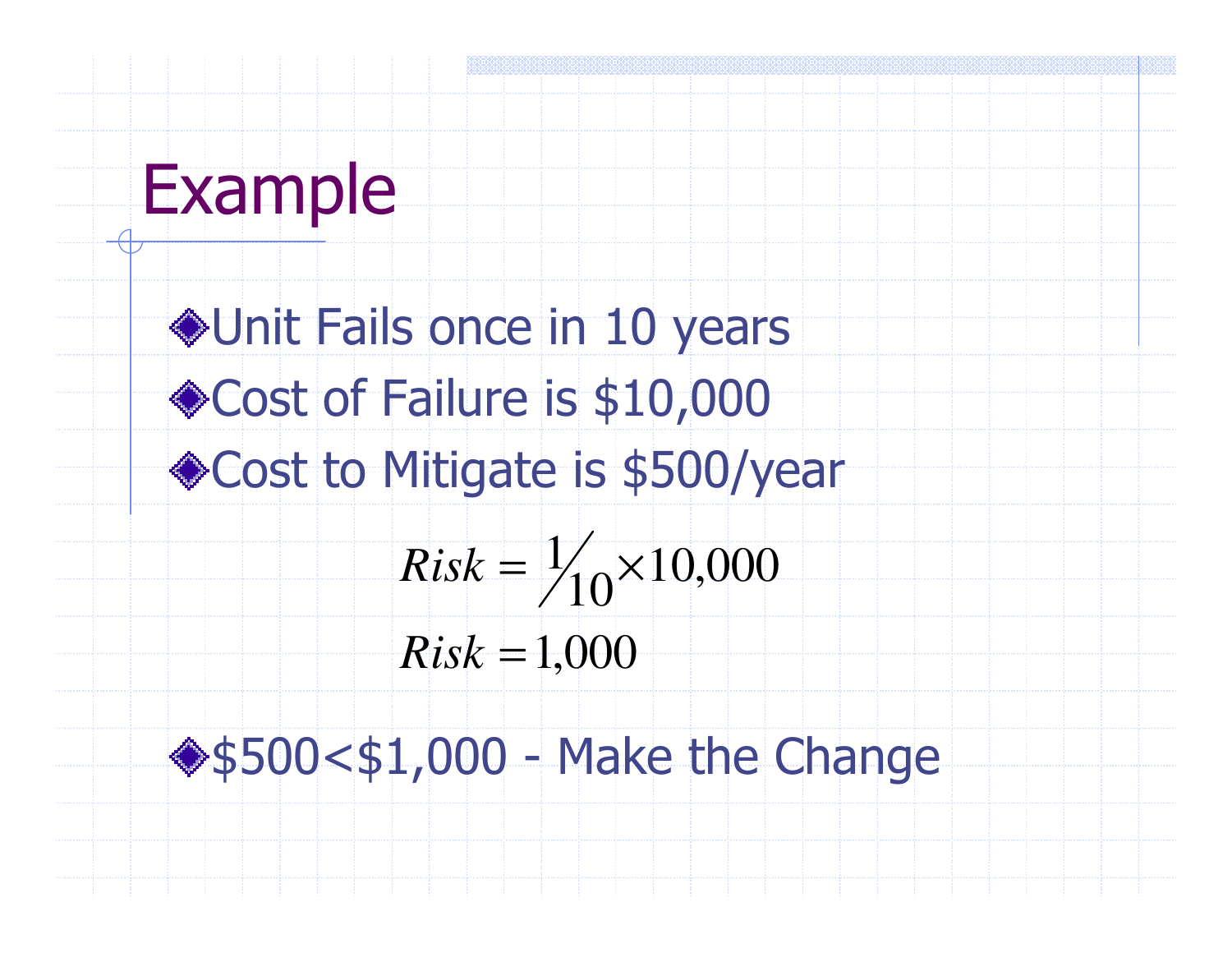## Limitation of this Approach

Approach isn't consistent with behaviorsn. **The goal of insurance companies is to make** money so why buy insurance?

Premiums>Risk for insurance companies to exist

Implication when evaluating facilitiesn. **No.** The Wiew of the Second Life it does been and "

n. **- "But what if it does happen" - Another View**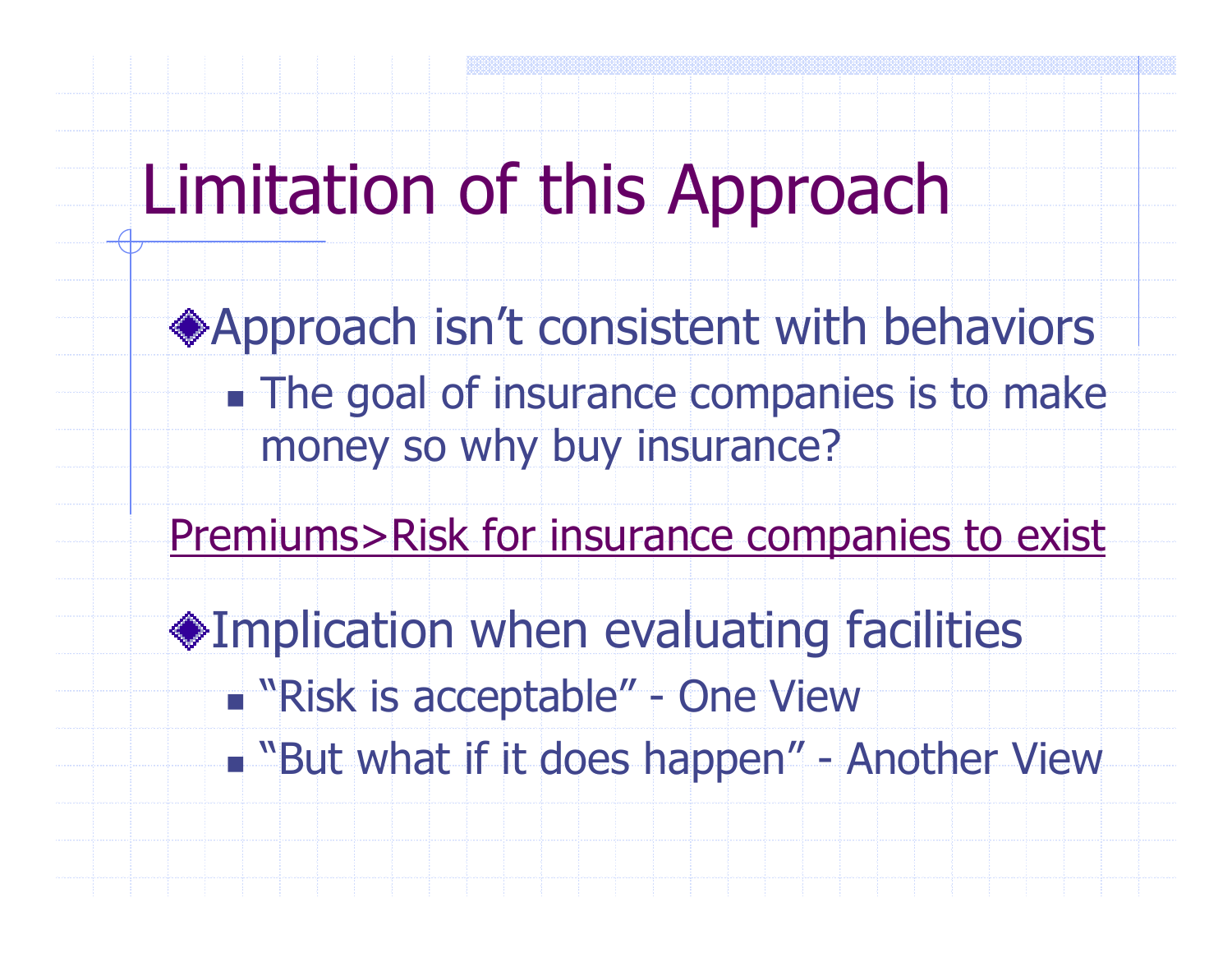# Dice Game

Payout is 9 times your base betn. Average return \$1 based on a \$2 bet

- F. **Everyone wants to play and play often if** the bet is \$2
- Does anyone want to play just once if the minimum bet is \$1,000,000?
	- n. Same game, same math, same analysis
	- n. **Bigger consequences**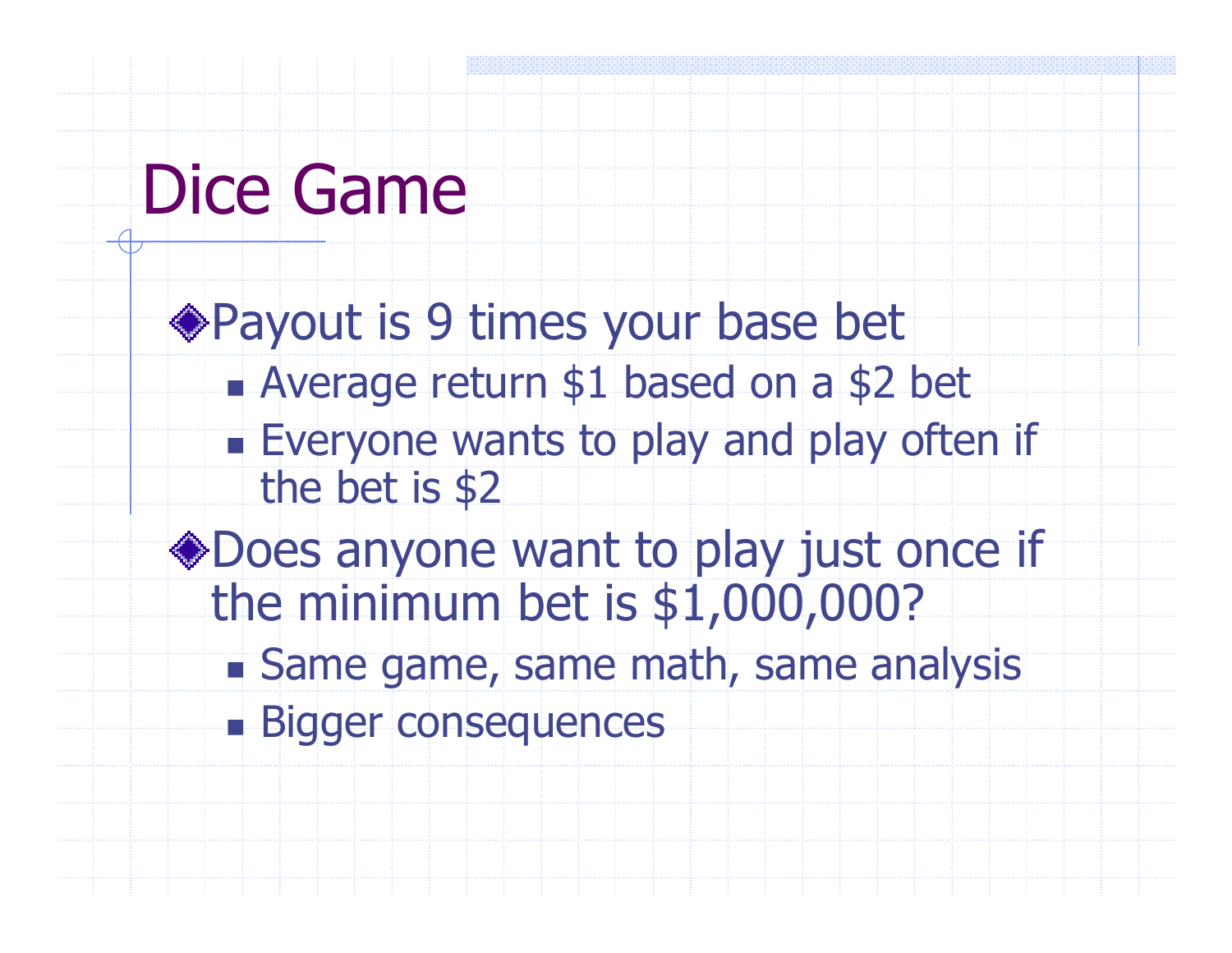## Decision Matrix

|                                             | <b>Positive</b> | <b>Negative</b>    |
|---------------------------------------------|-----------------|--------------------|
|                                             | Return          | Return             |
| <b>Can Afford to</b><br><b>Lose the Bet</b> | Make the Bet    | Pass on the<br>Boi |
| <b>Can't Afford to</b>                      | Pass on the     | Pass on the        |
| <b>Lose the Bet</b>                         | Bei             | R <sub>i</sub> a   |

Need to understand both dimensions in order to make an informed decision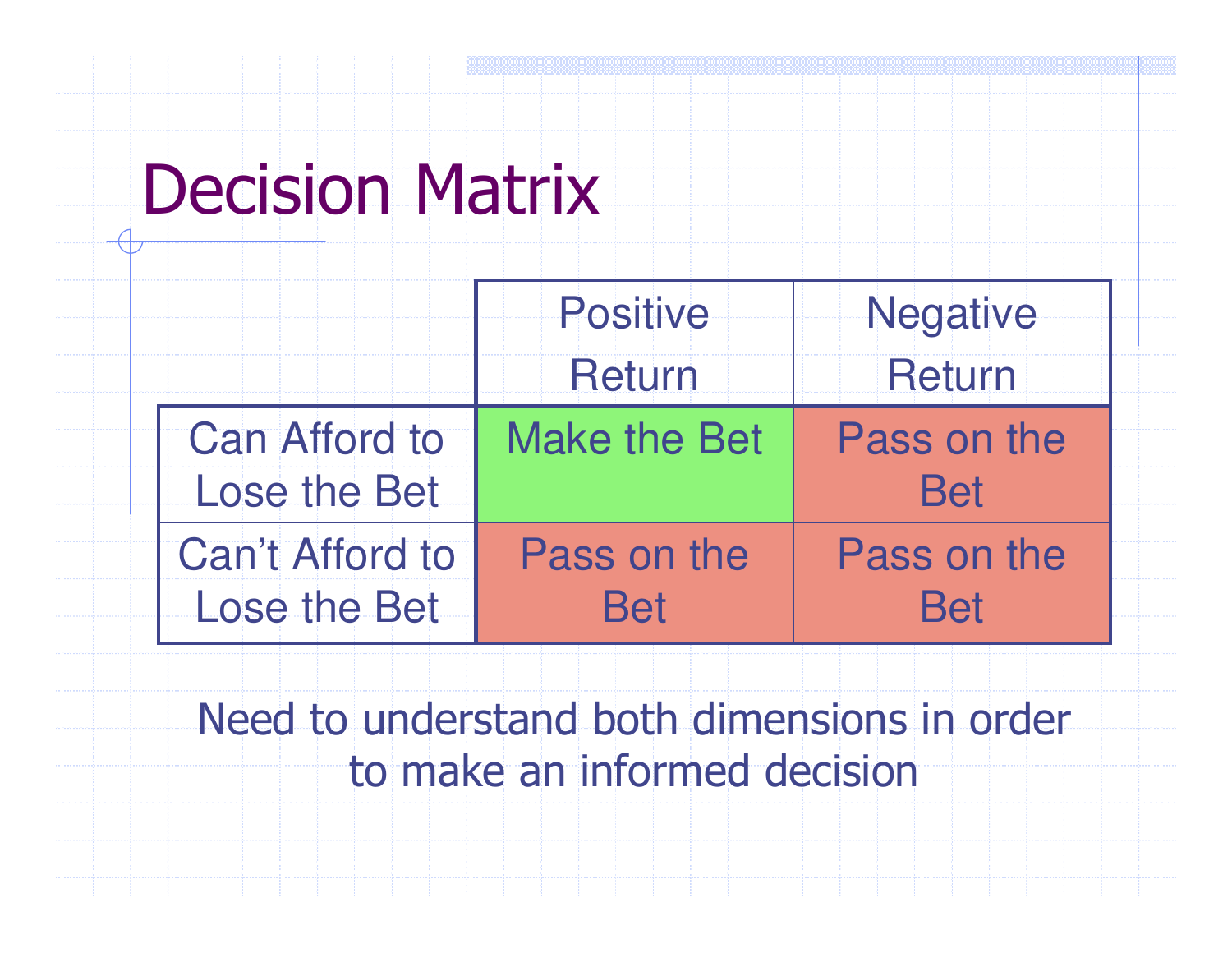# Classic Approach Limitations

◆Only considers the average return Does not consider if you can afford to lose

Assumes the "Law of Large Numbers" applies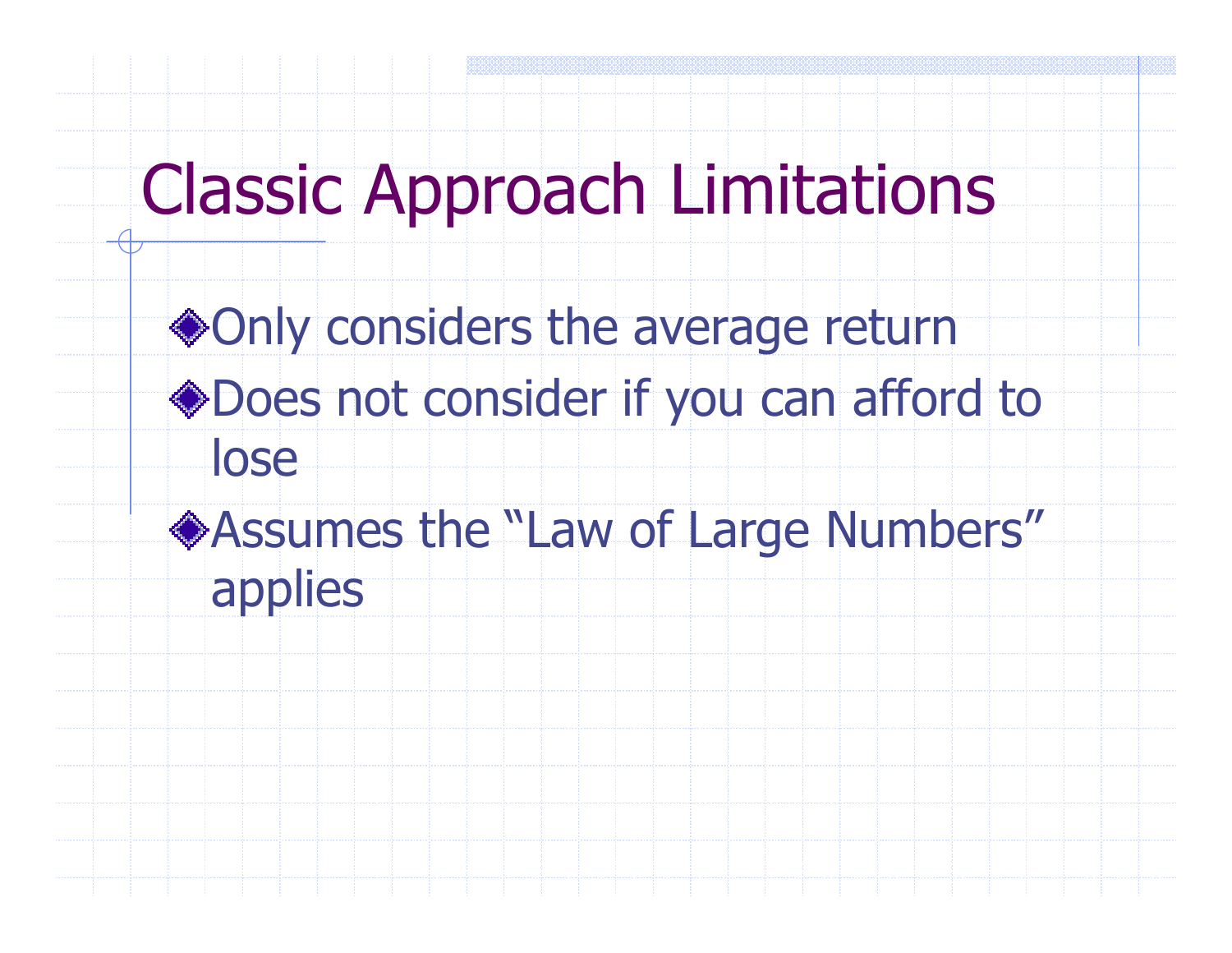# Law of Large Numbers

- ◆Over time observations and theory will converge
	- n. **The more times you flip a coin the closer** the ratio of head to tails will be to 1:1
	- n. **If you play a game often enough the** element of luck (uncertainty) is removed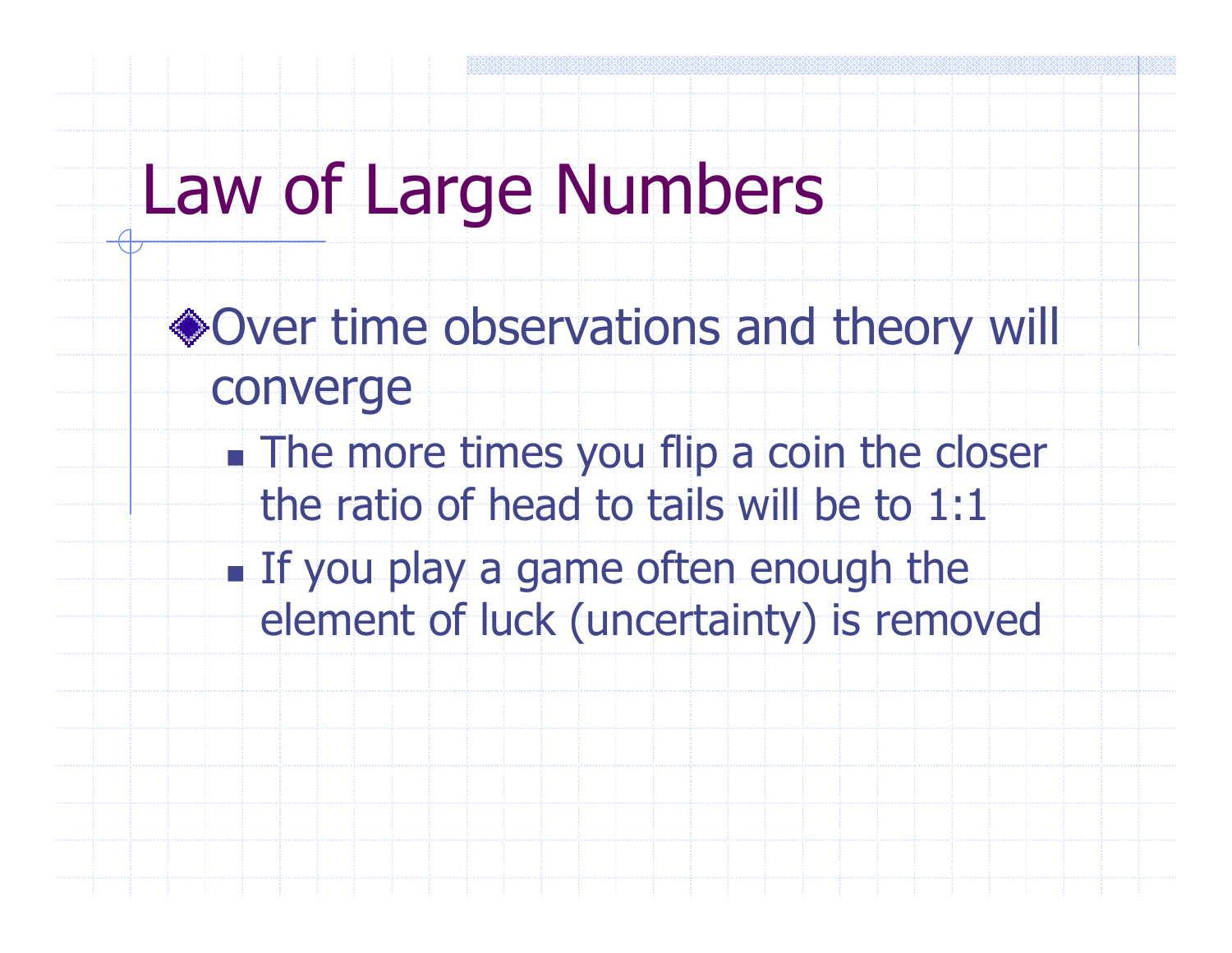# Coin Toss

**◆10 Trials** n. **6 Heads, 4 Tails (50% more Heads)** ◆100 Trials  $\mathbb{R}^2$ ■ 53 Heads, 47 Tails (12% more Heads)  $*1000$  Trials n. 490 Heads, 510 Tails (4% more Tails)

Variation is a function of sample size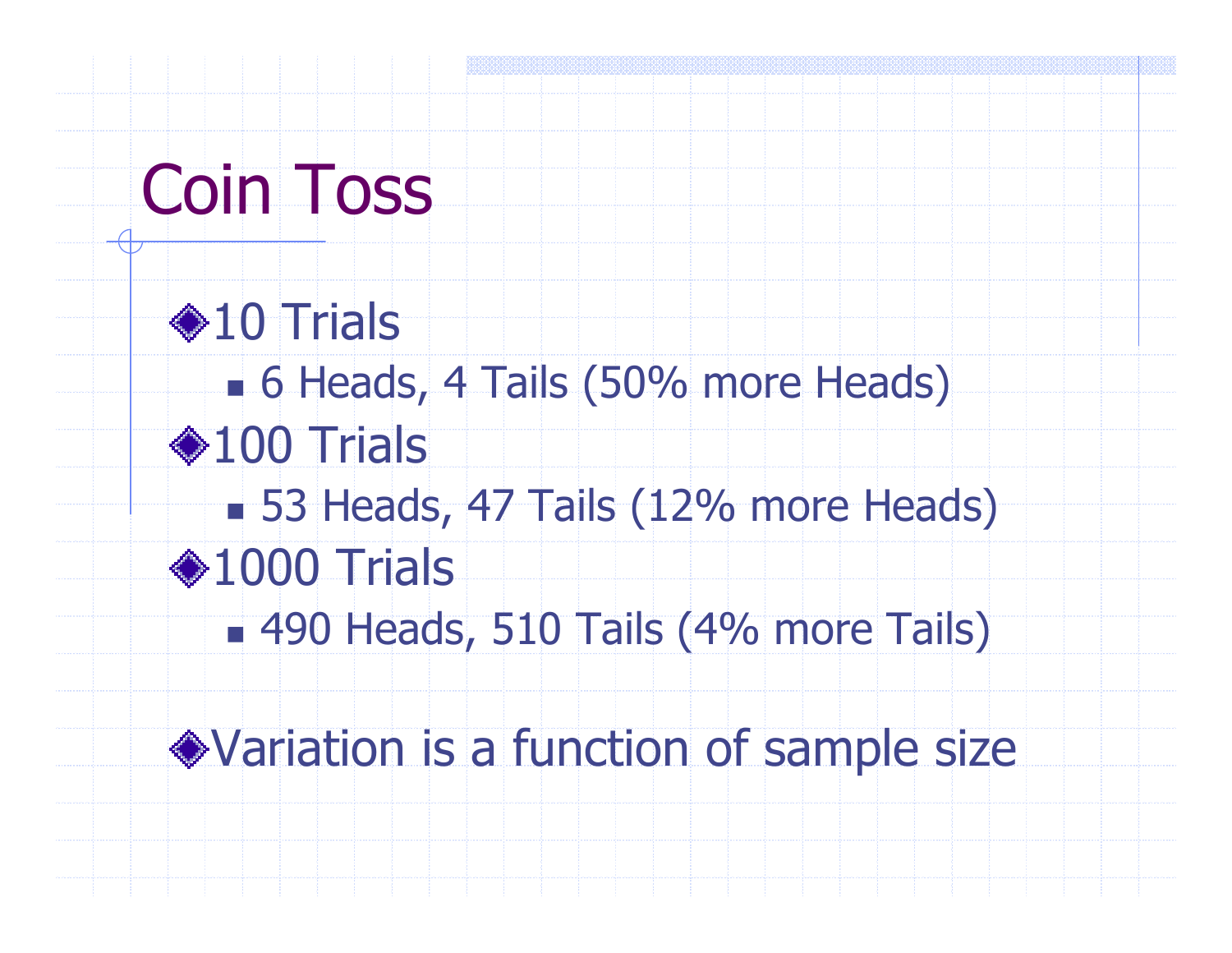## Acceptable Frequencies

- Drastic consequences often require very small frequencies so as to be acceptable
- ◆ Can these frequencies be accurately modeled/estimated at this level?
	- r. **Is there enough experience available to** draw upon?
	- n. **Is it reasonable to make decisions at this** level?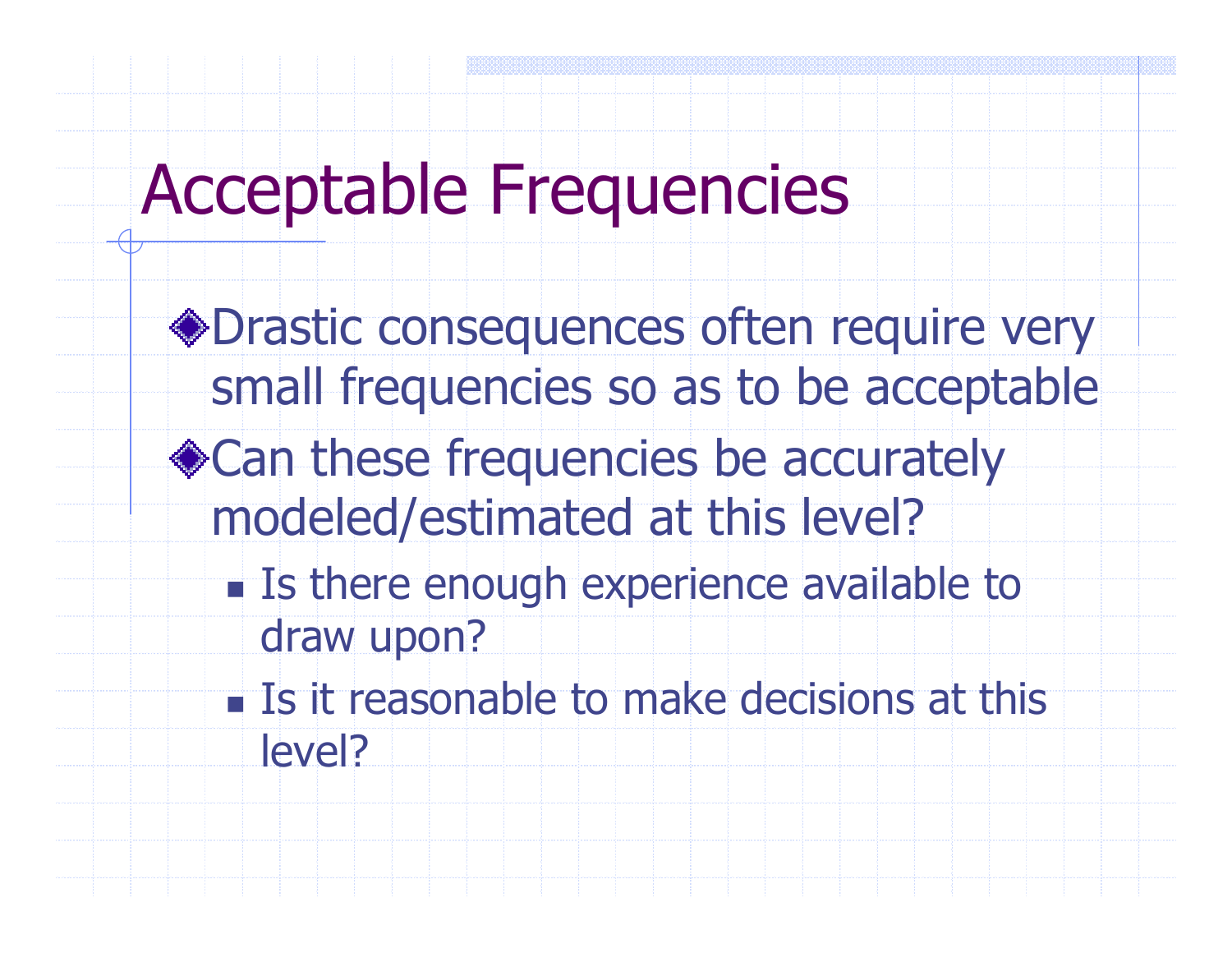# Dealing with Uncertainty

Uncertainty is often addressed for risk measurementsn. Frequency (Can be orders of magnitude) Severity (Often better understood) Uncertainty related to the variability associated with the event occurrence is often not addressed

n. **- Timing of the event (Random chance)**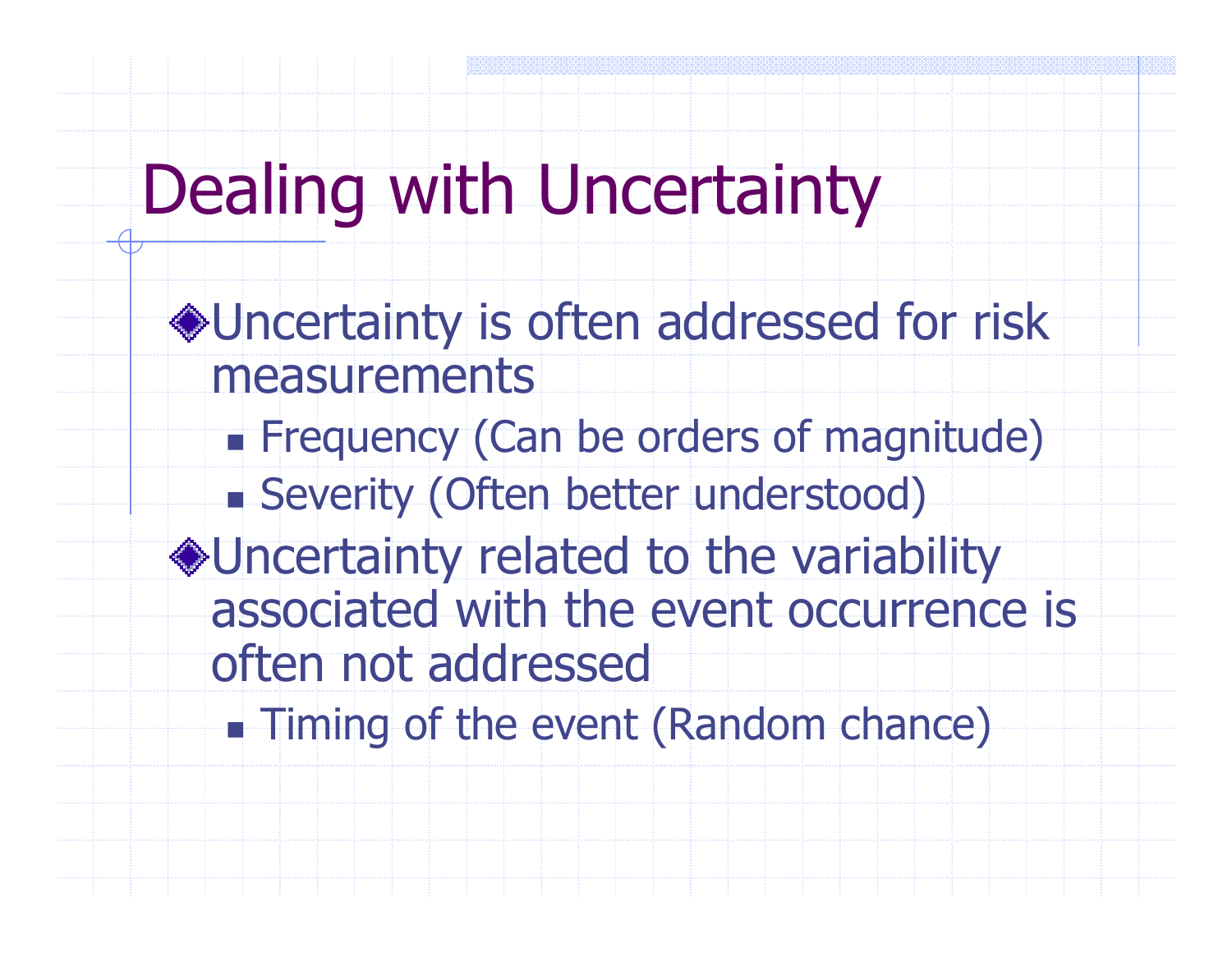# Tolerance Approach

Hedge risk based on uncertainty

 $Tolerance = Risk + Z \times Std$  *Dev*  $R_{Risk}$  $=$   $R$ <sub>IS</sub> $k + Z \times$  $\ldots$ 

• Z is a measure of the desired confidence r. ■ Z-score of 1.65 equals the 95<sup>th</sup> percentile for a one sided hypotheses (19 times out of 20)n. ■ Z-score of 0 represents the 50<sup>th</sup> percentile (expected value)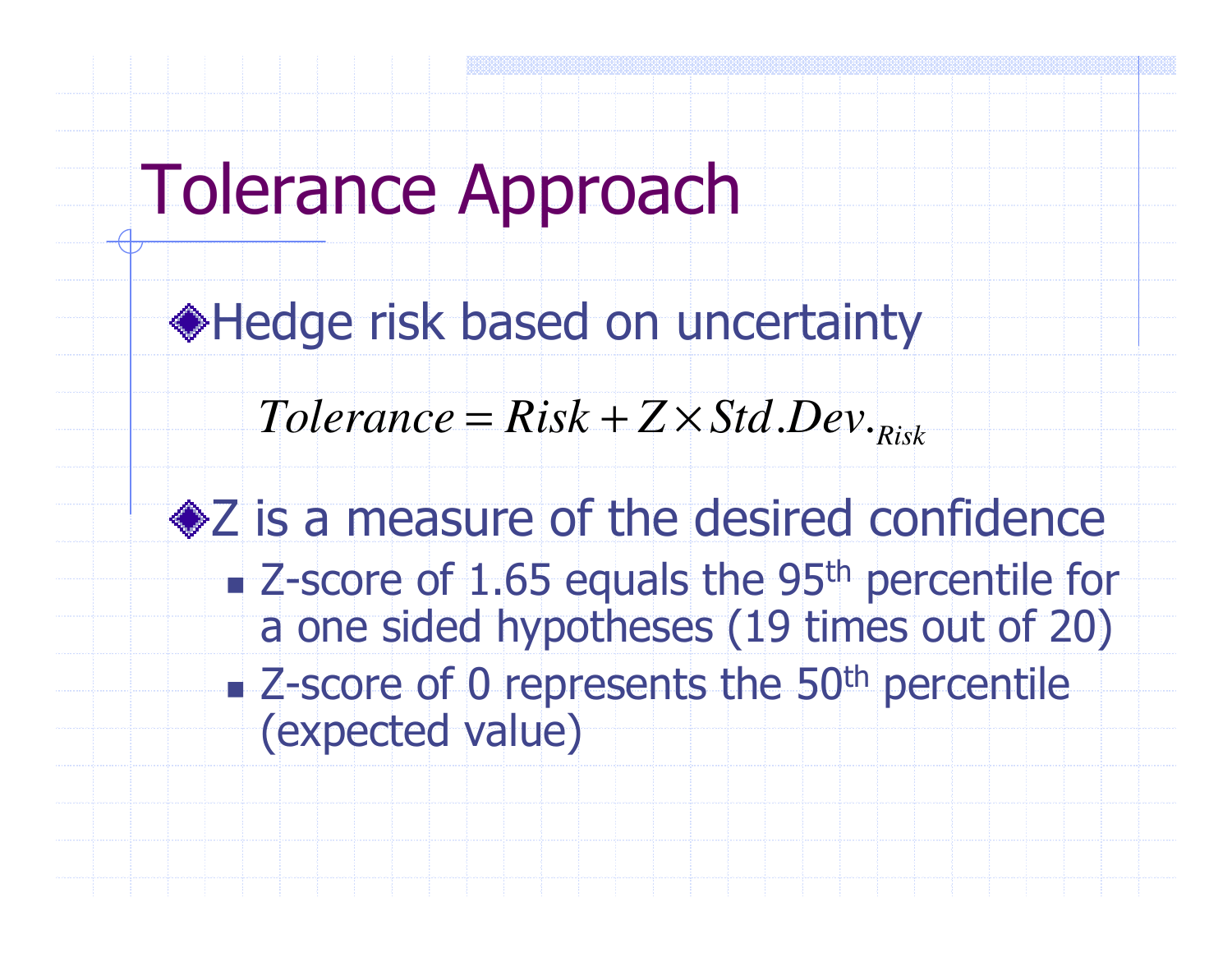# Expand based on Frequency

### $Tolerance = Risk + Z \times Std$  *Dev*  $R_{Risk}$  $=$  Risk + Z  $\times$  $\ldots$

#### $\Big($  $Tolerance = Severity(Freq.+Z\times Std.Dev._{Frea.})$ = $=$  *Severity*  $(Freq + Z \times Std$  *Dev*  $_{Freq}$

### Focus on the uncertainty associated with random chance

n. Assumption – random chance dominates<br>
over the uncertainties associated with over the uncertainties associated with severity and frequency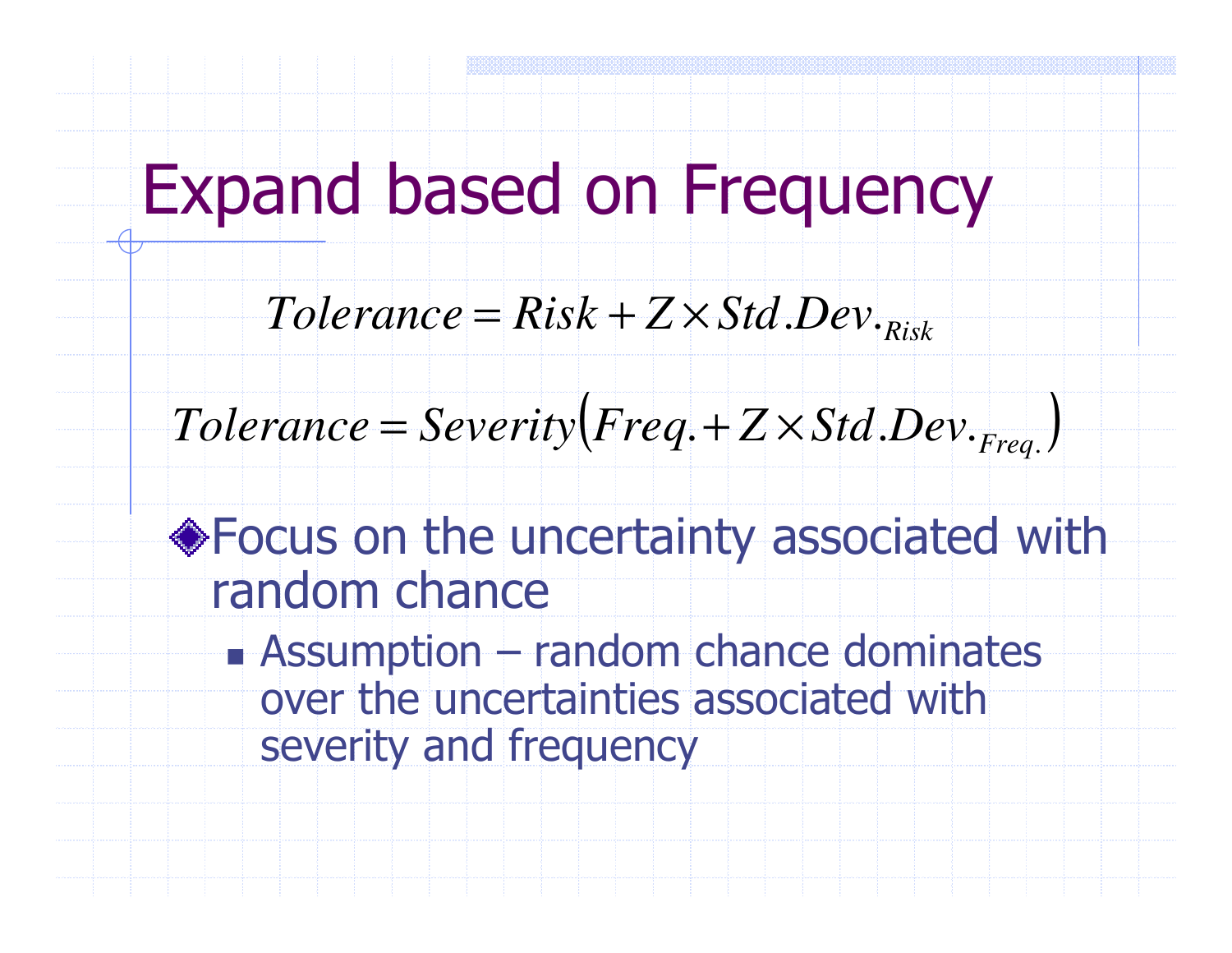## Infrequent Events

Poisson Equation is often used for modeling the number of event occurrences for a given period of timen. **.** i.e. failures per year

$$
p_{y}(y) = \frac{e^{-\mu} \mu^{y}}{y!}
$$

n. **u** y is the number of events in a given time period,  $\mu$  is the expected number of events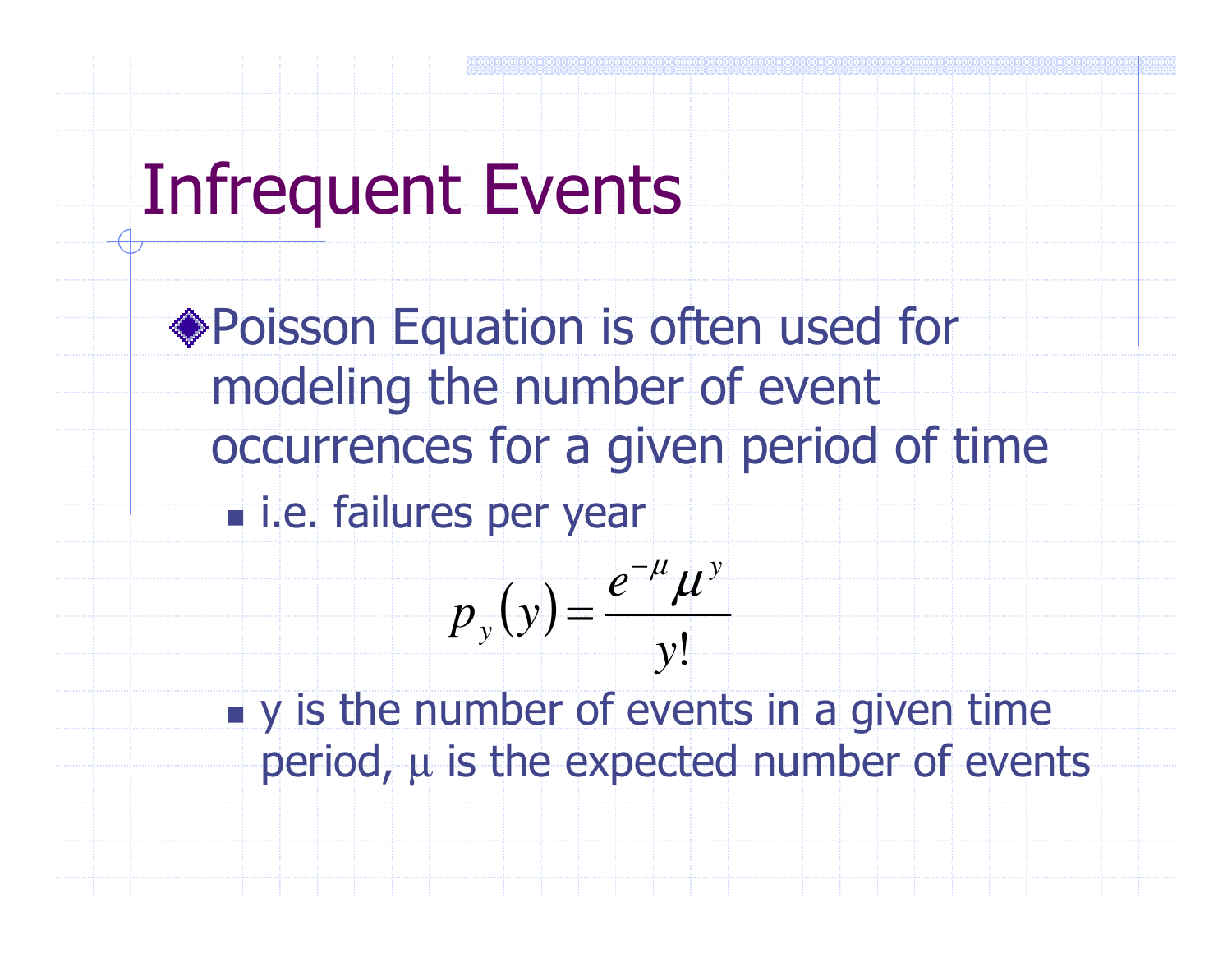## Poisson Equation Properties

Expected value is µStandard Deviation is  $\mu^{1/2}$ 

Explains the Coin Trials

n. **Example 2 Figure 10 is a function of the square** root of the sample size

n. **To double the quality of your study you** need four times as much data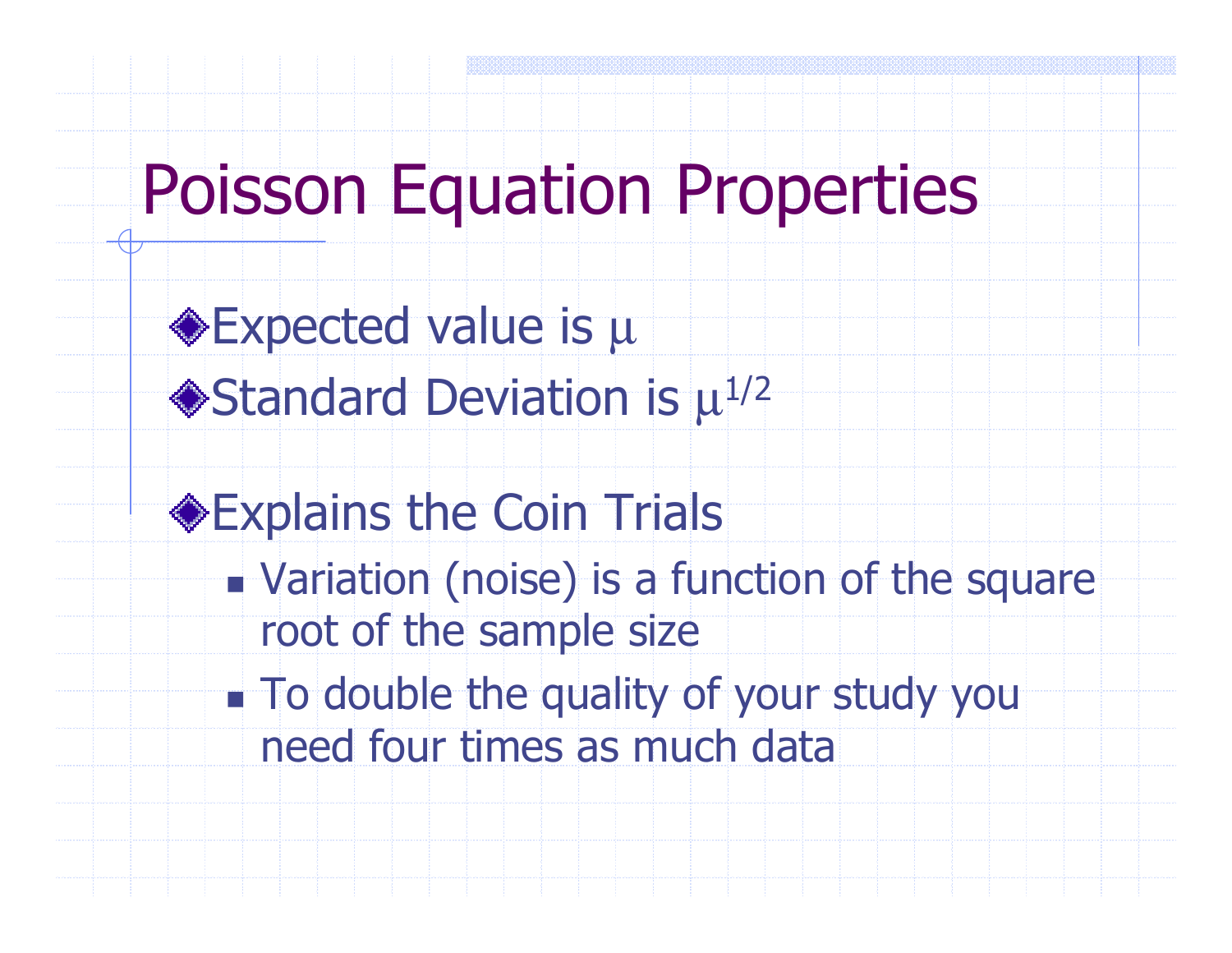# Risk Tolerance

 $\Big($  $Tolerance = Severity(Freq.+Z\times Std.Dev._{Frea.})$ = $=$  *Severity*  $(Freq + Z \times Std$  *Dev*  $_{Freq}$ 

 $\int$  $\setminus$  $\bigg($  $=$  Severity + $\times$ 21 $Tolerance = Severity \left[\mu + Z \times \mu^2\right]$ *Z* $\mu$ 

### $Tolerance = \mu \times Security + Z \times \mu^2 \times Security$ 1 $\mu \times$ Severity +  $\angle \times \mu$

**Results in the Classic Risk Function plus** a Hedge Function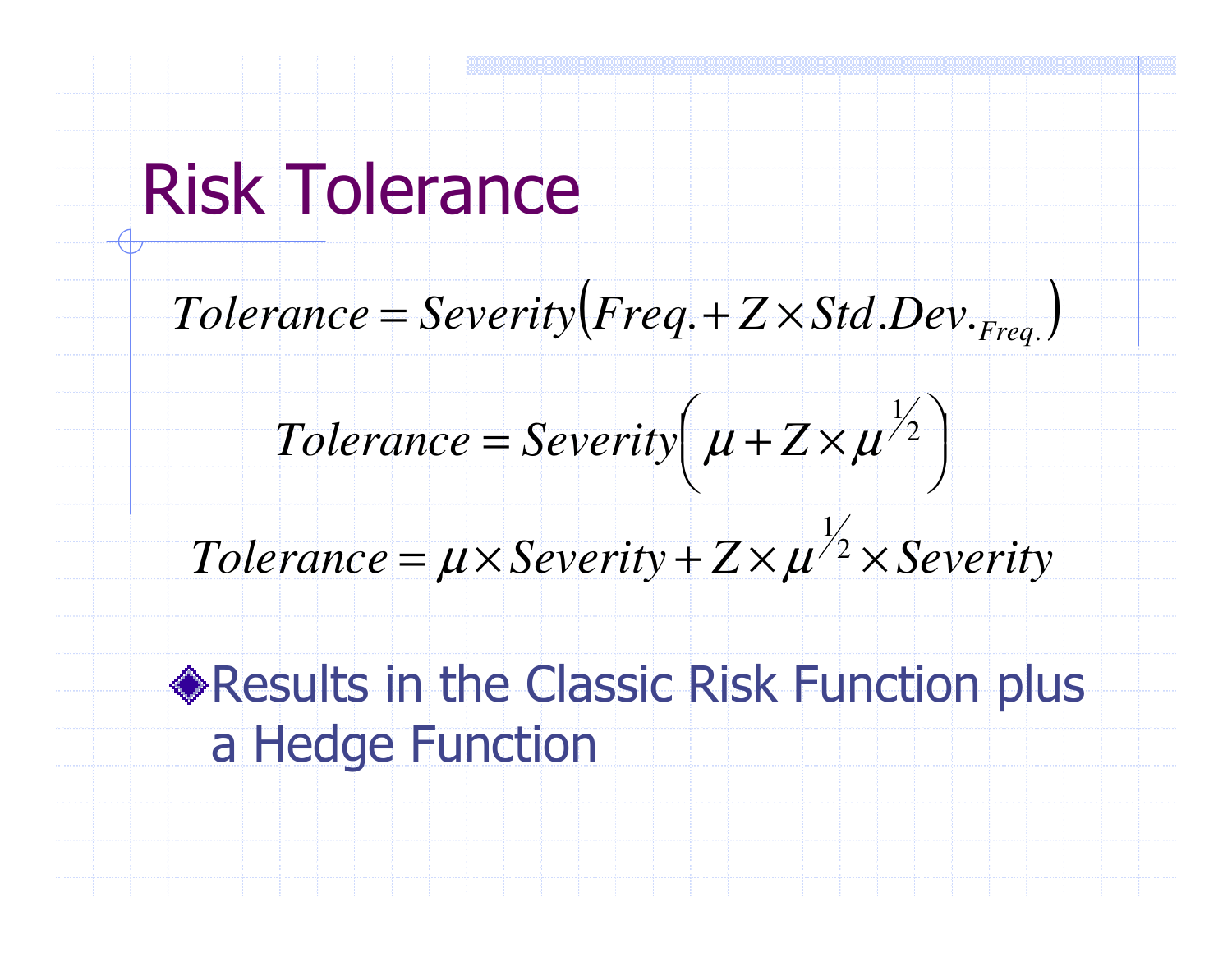# For Common Events

For highly likely events  $\mu$  dominates over  $\mu^{1/2}$  yielding the traditional measure of risk (µ>1)

( $Tolerance = \mu \times Severity$   $(\mu >> \mu^{1/2})$  $=\mu \times$  *Severity*  $\mu > \mu$ 

)<br>)

**Struct** For frequent events the classic risk assessment approach is unchanged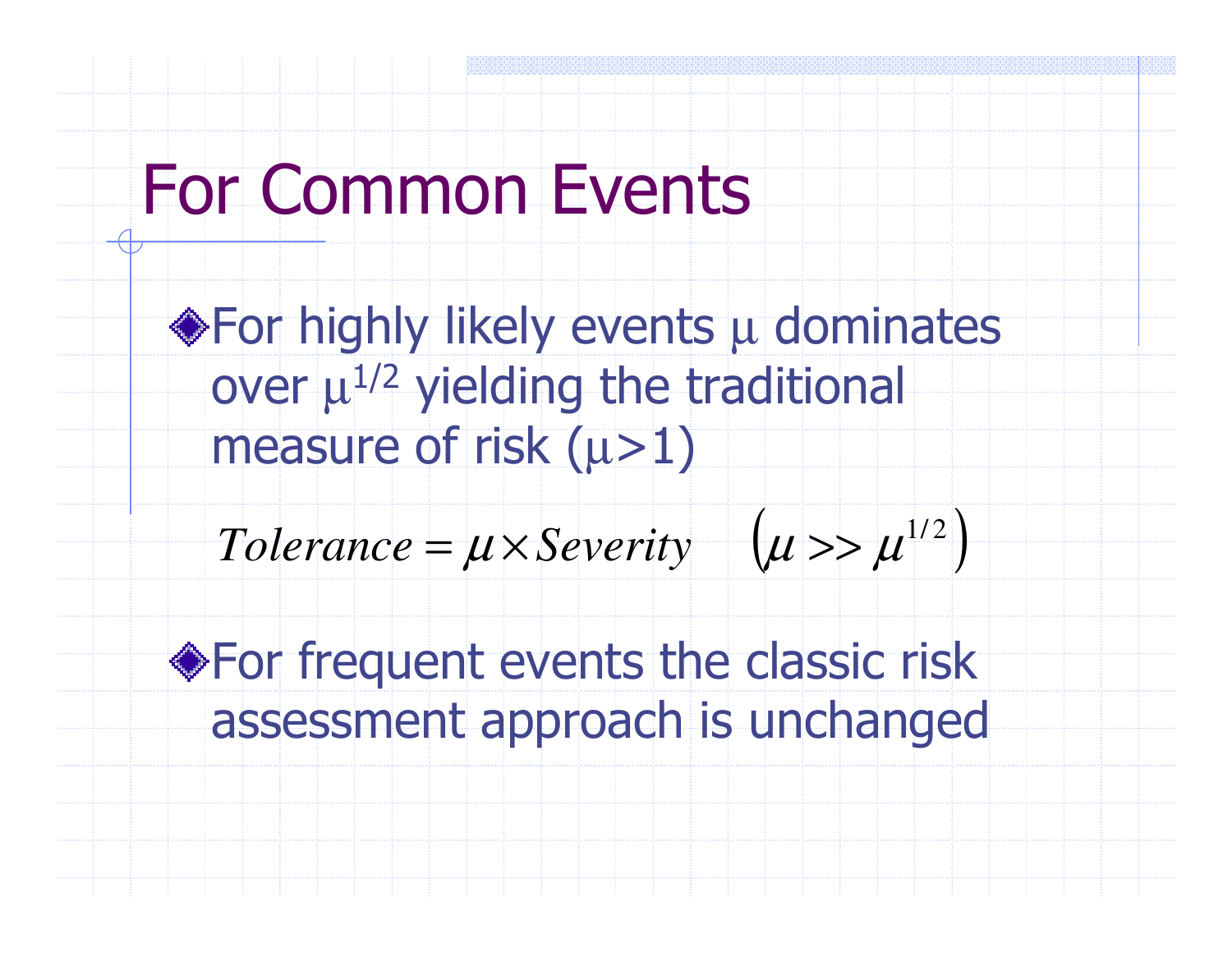# For Uncommon Events

For highly unlikely events  $\mu^{1/2}$ dominates over µ yielding yielding a new measure of risk ( $\mu$ <1)

$$
Tolerance \approx \mu^{1/2} \times Severity \quad (u << \mu^{1/2}
$$

For infrequent events a new equation is proposed for managing risk

)<br>)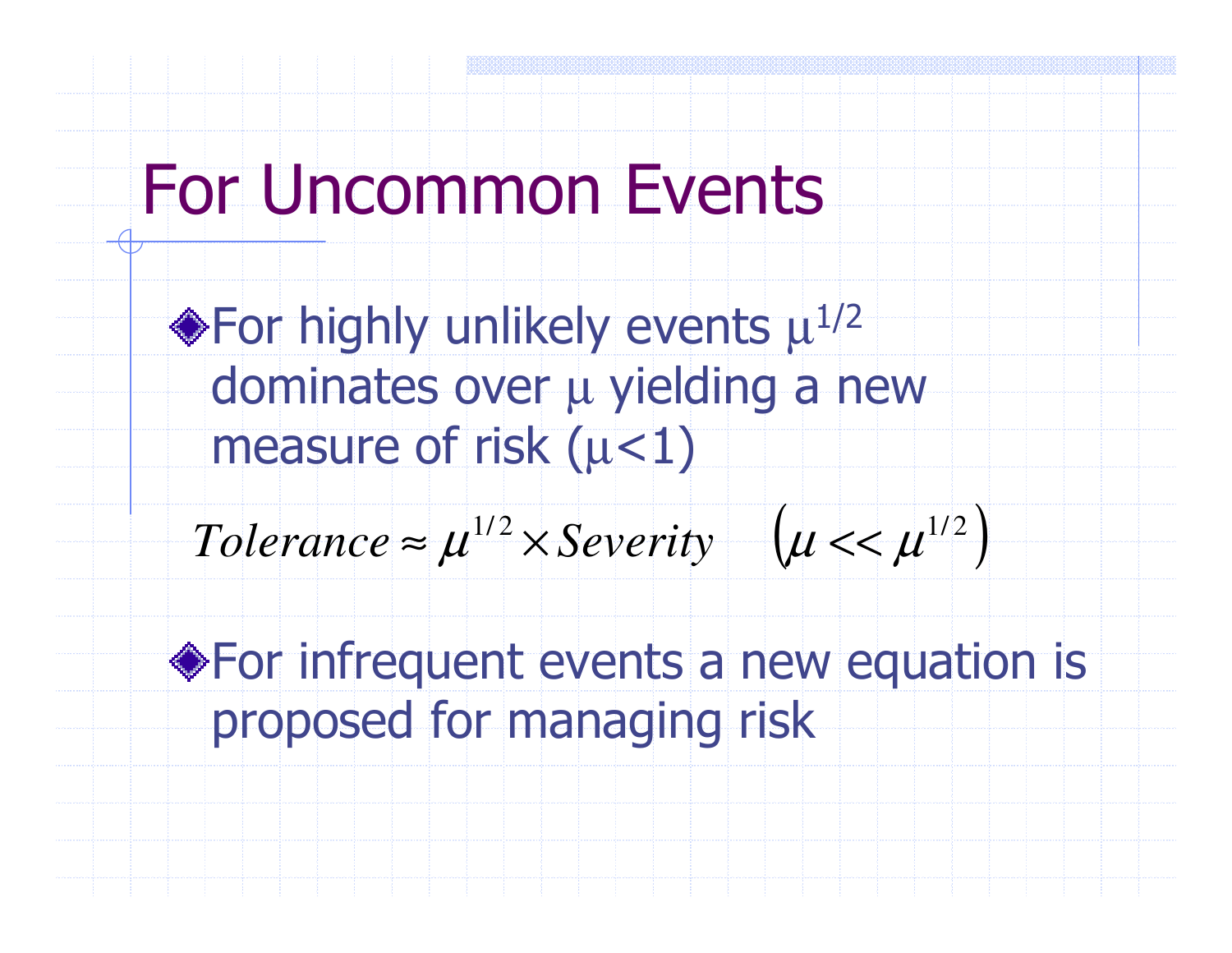# What is Uncommon?

- Needs to consider all of the situations a company is involved in
- Needs to consider the life span of the company
- Expected Magnitude vs. Unexpected **Magnitude** 
	- n. **Eunction of the size of the company**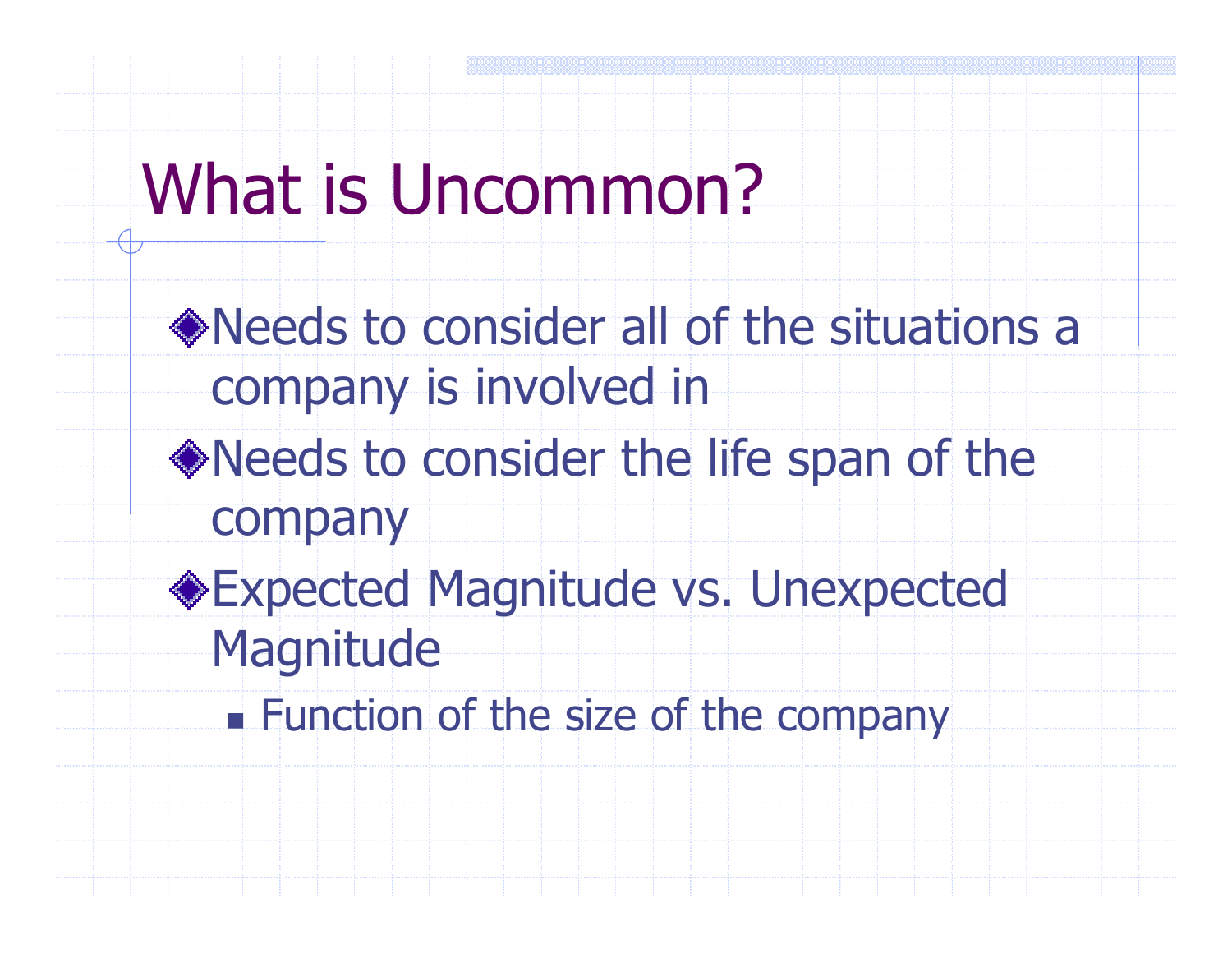# Two Resulting Strategies

 $\triangle$ If you can play often and afford to lose the classic approach makes sensen. **n** Develop a strategy based on the Average

 $\triangle$ If you cannot afford to lose or you are not going to play games often the classic approach does not makes sensen. **Develop a strategy based on the Variability**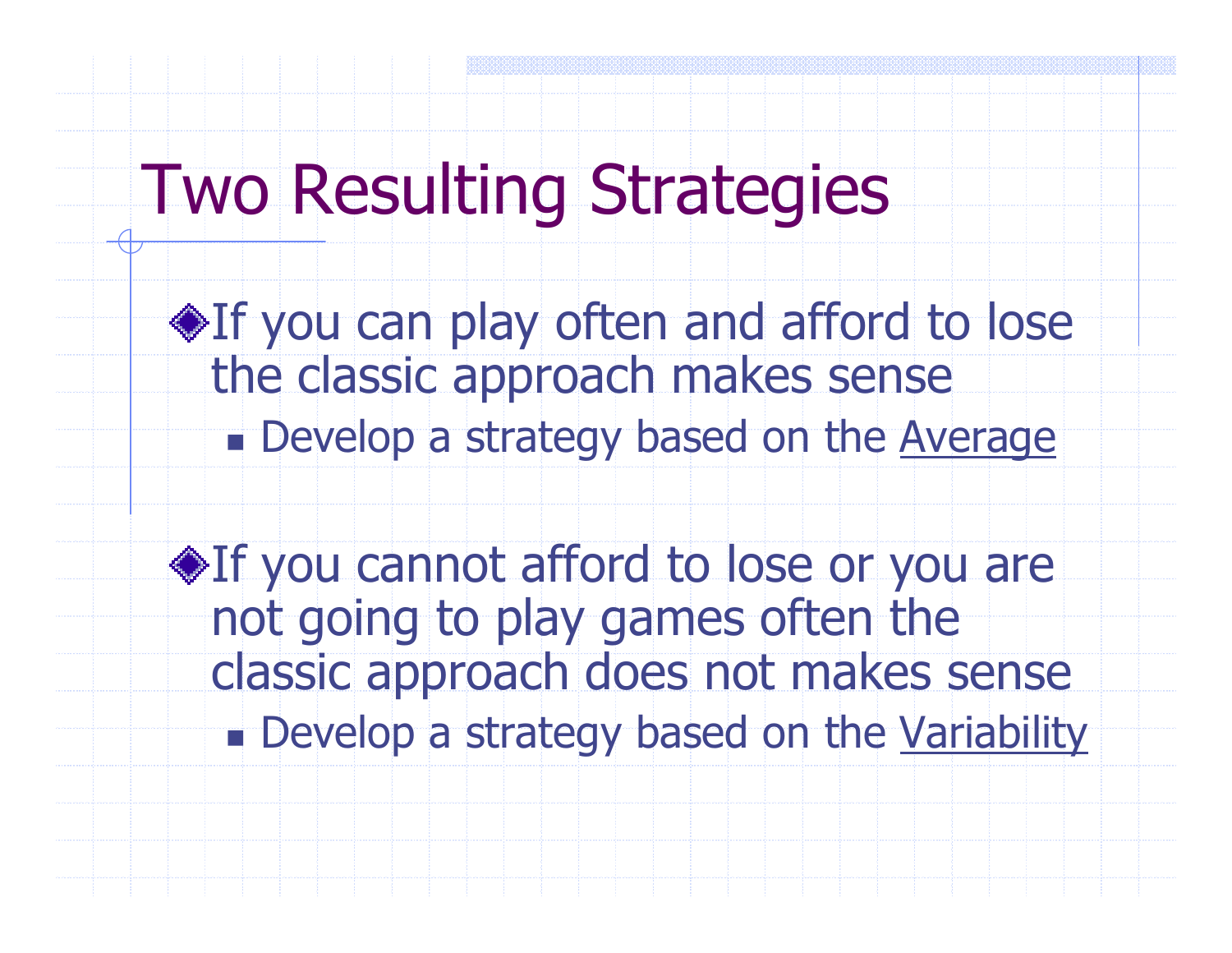# **Implications**

Need for two risk standardsr. **Is a Risk Acceptable?**  $\mu$ X (Consider the Expected Value)n. **Is a Risk Tolerable?**  $\mu$ X<sup>2</sup> (Consider the Variance in the Expected Value)Two standards should meet at the point between expected and unexpected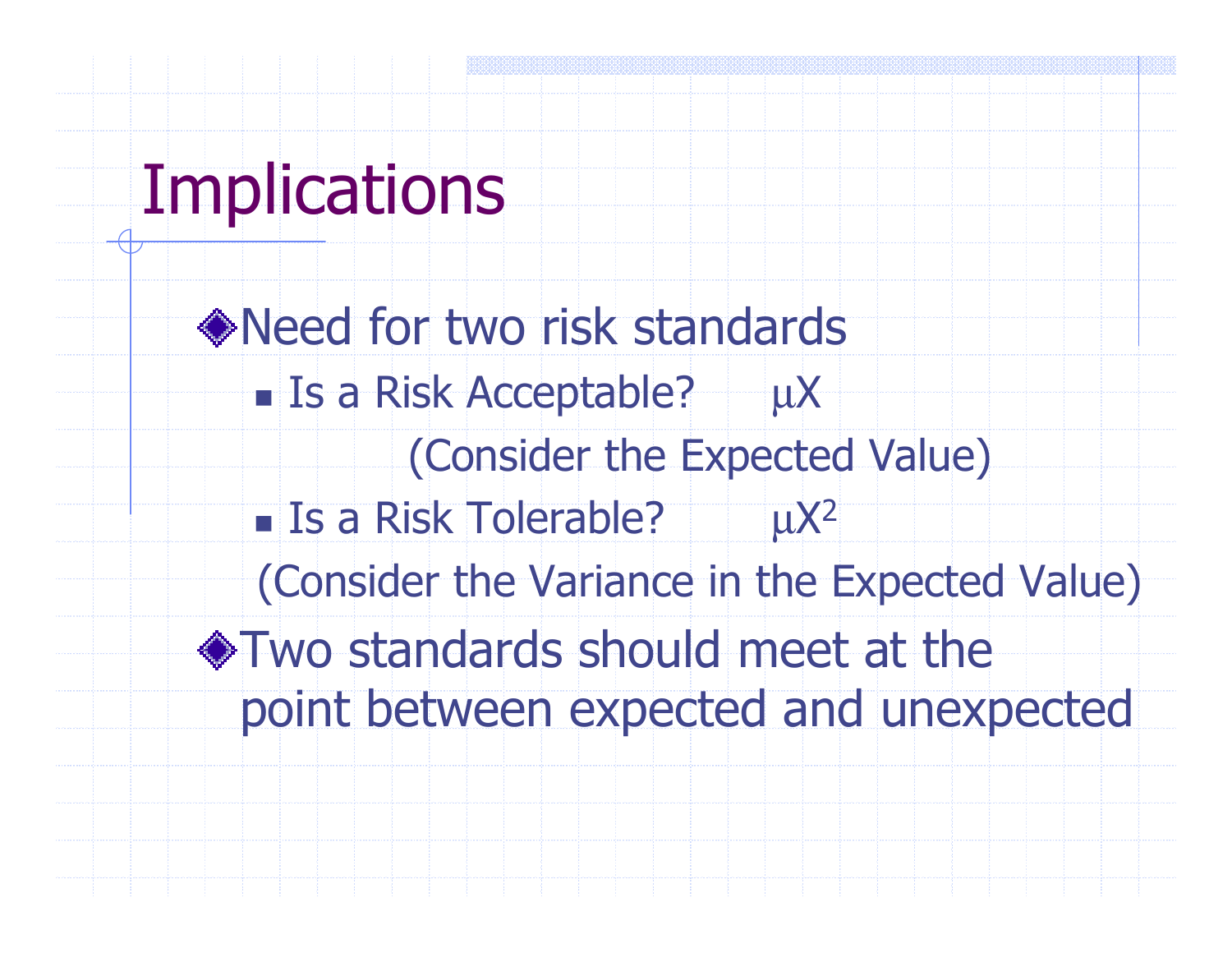# The Two Standards

Risk Acceptability is independent of the organizationn. Expected Value Theory (Can I win?) Consistent with Industry Risk Tolerability should be a function of the organization Variability (Can I Lose?) n. What is Material to the Organization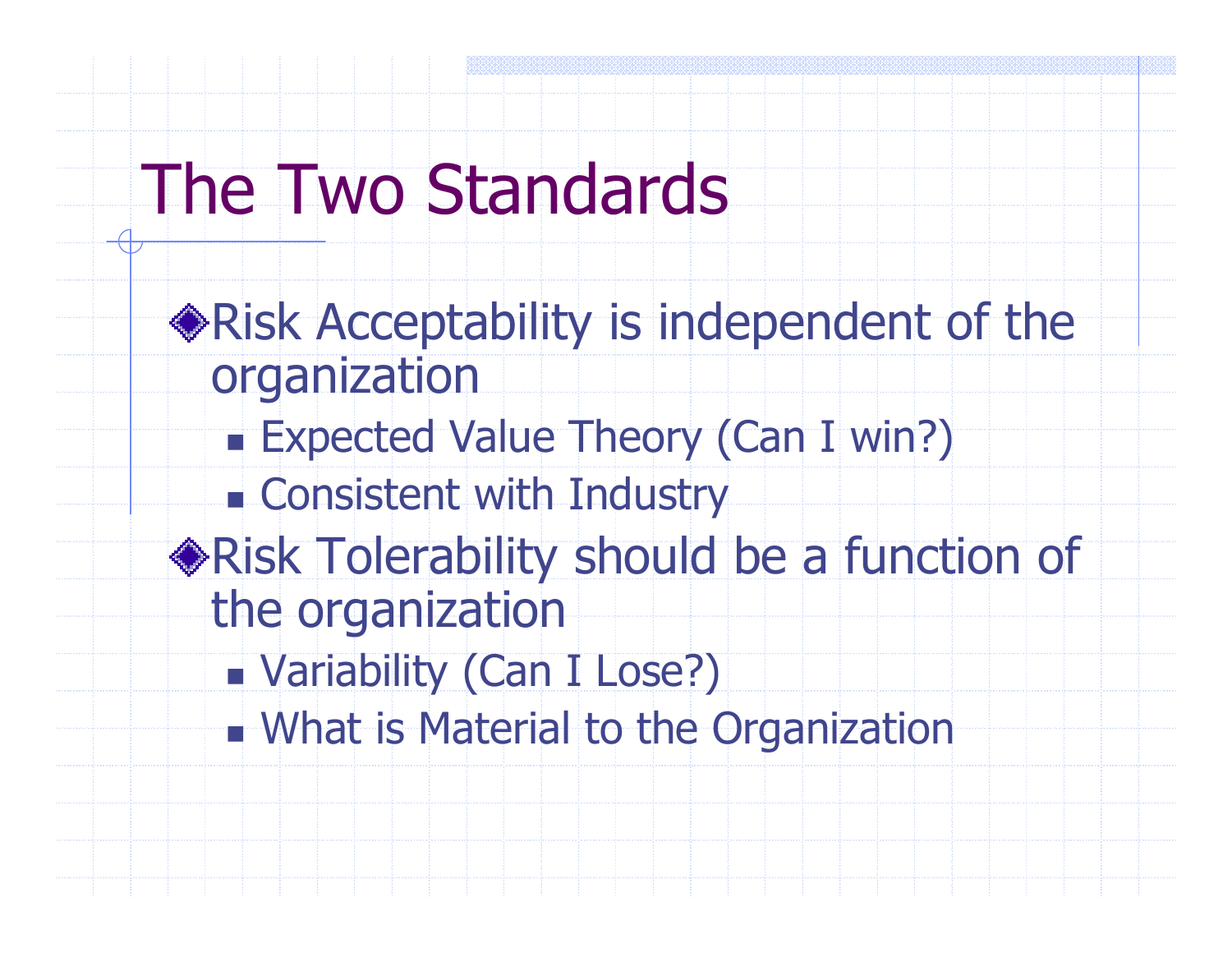# Thresholds (Avoid the Math)

♦If everything is acceptable n. Why do risk assessments? (no change) **If everything is unacceptable** n. Why do risk assessment? (just change) The ideal situation is to have a mix of acceptable and unacceptable findings Why do risk assessment? (strategic change)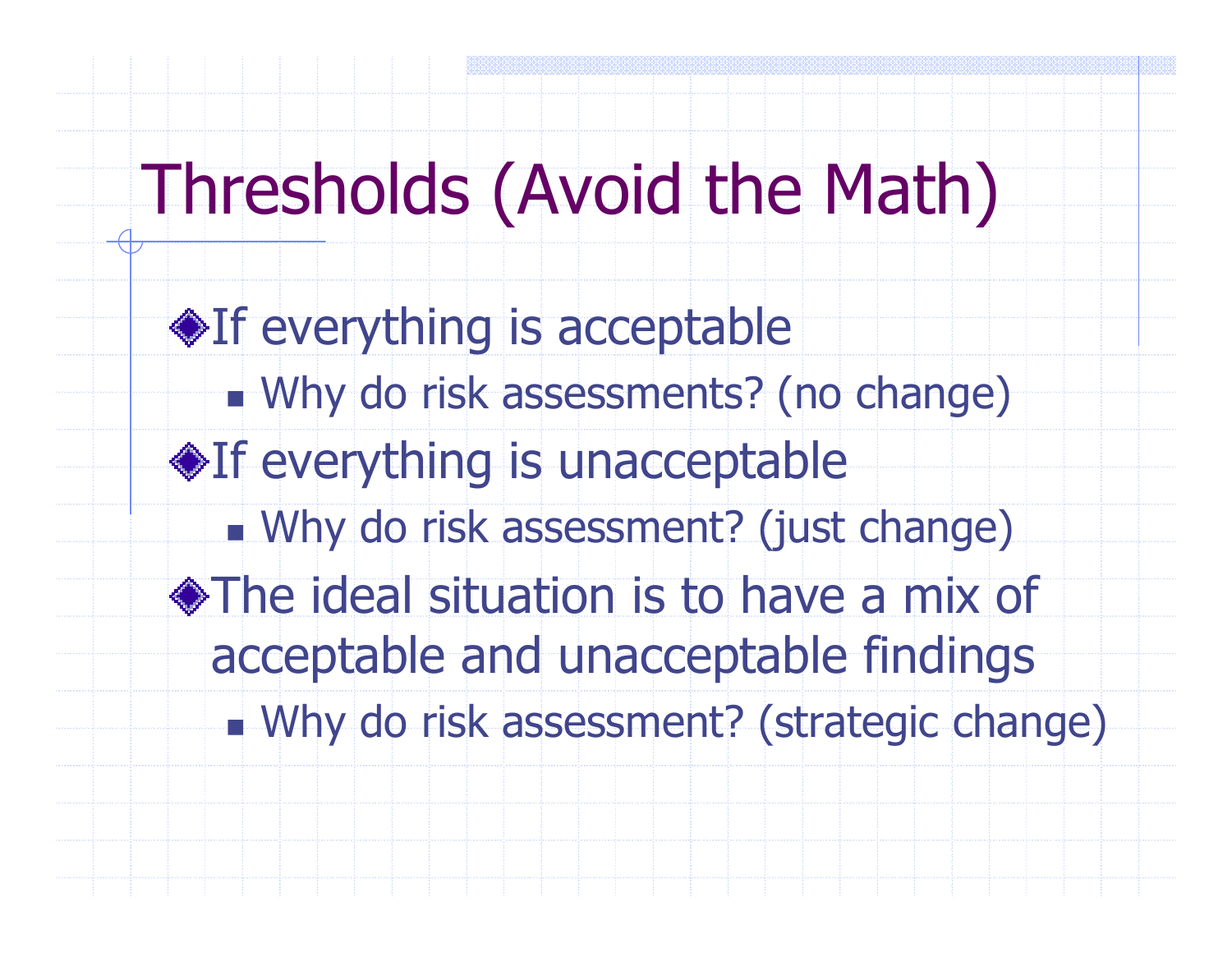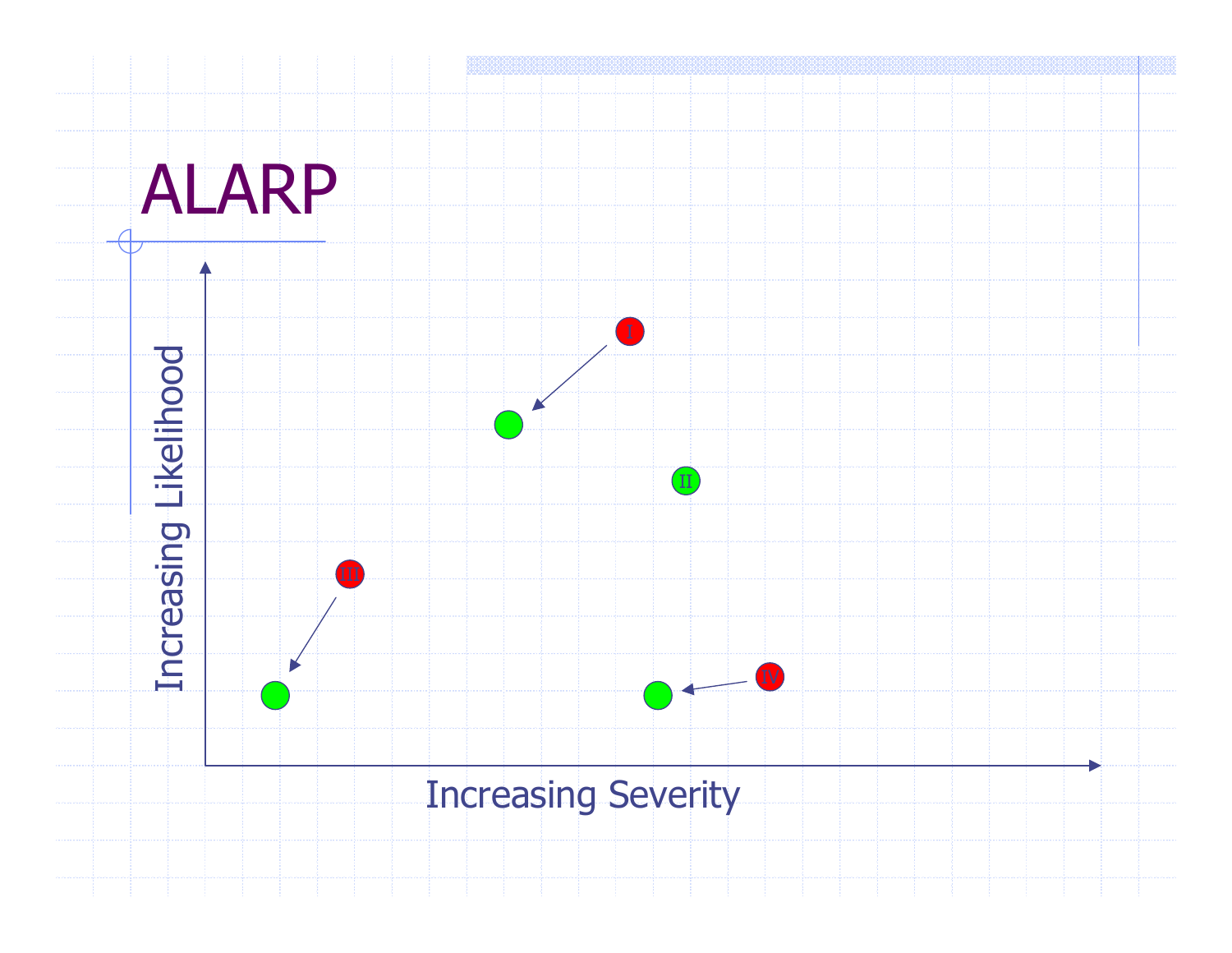

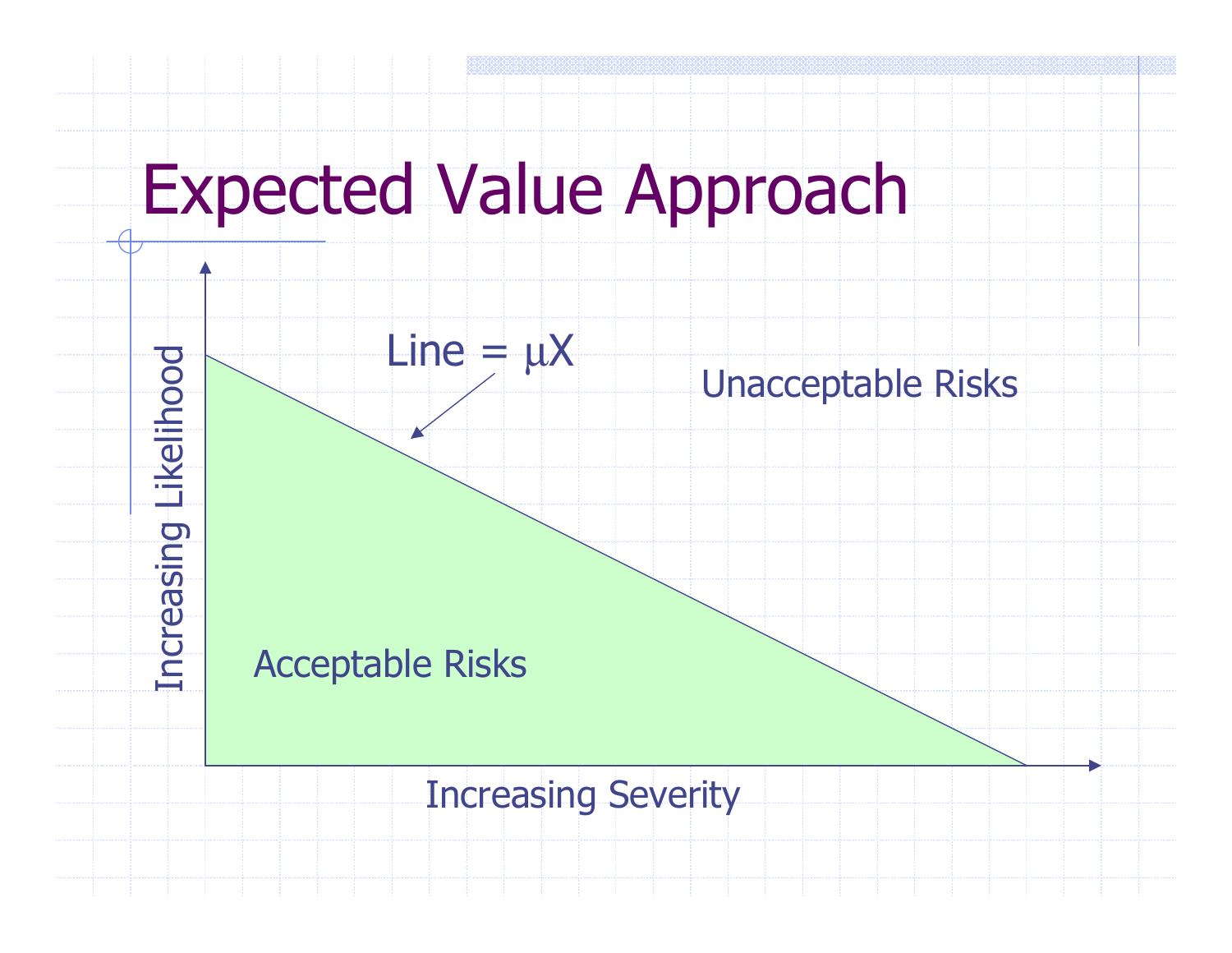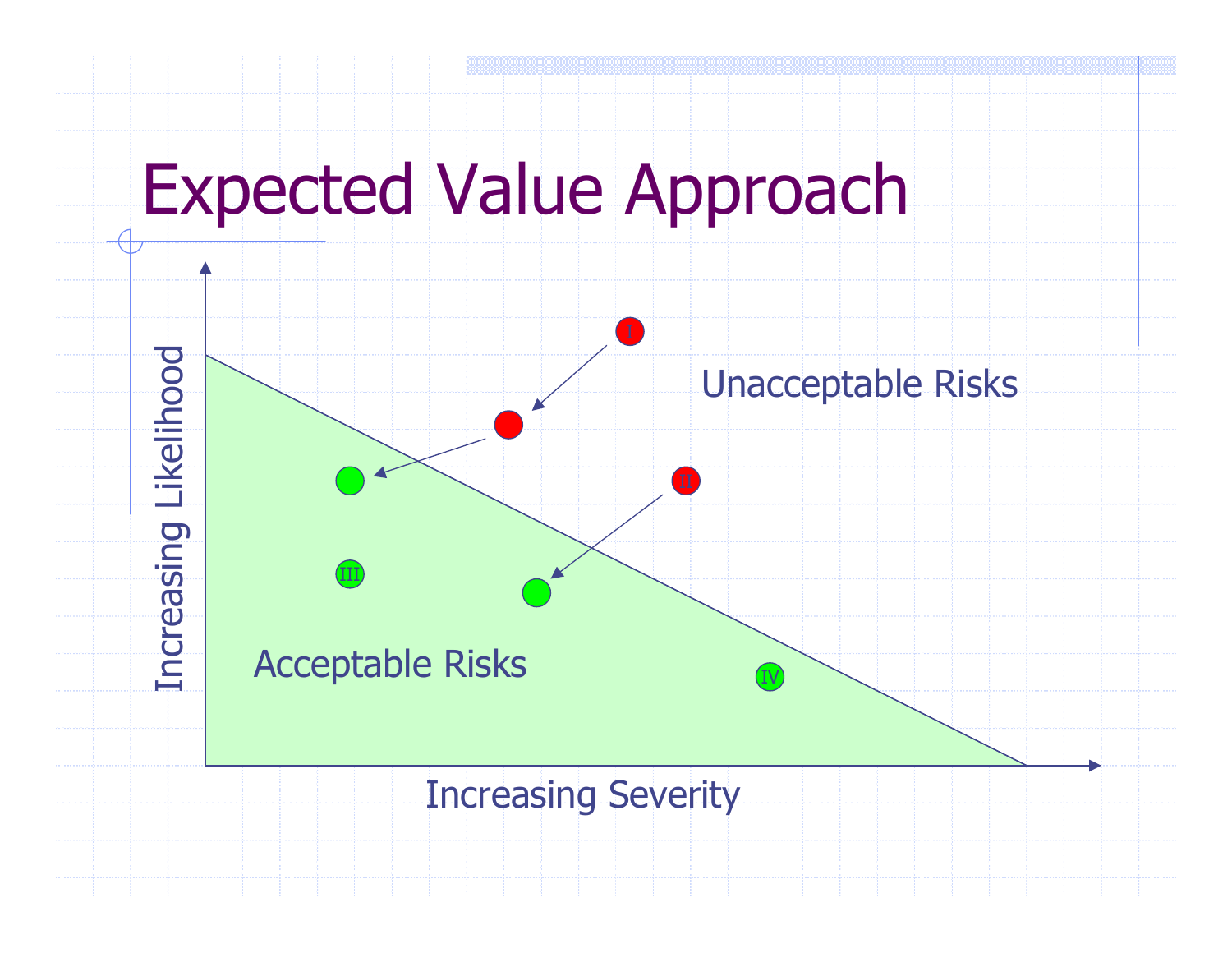

Expected Events Unexpected Events

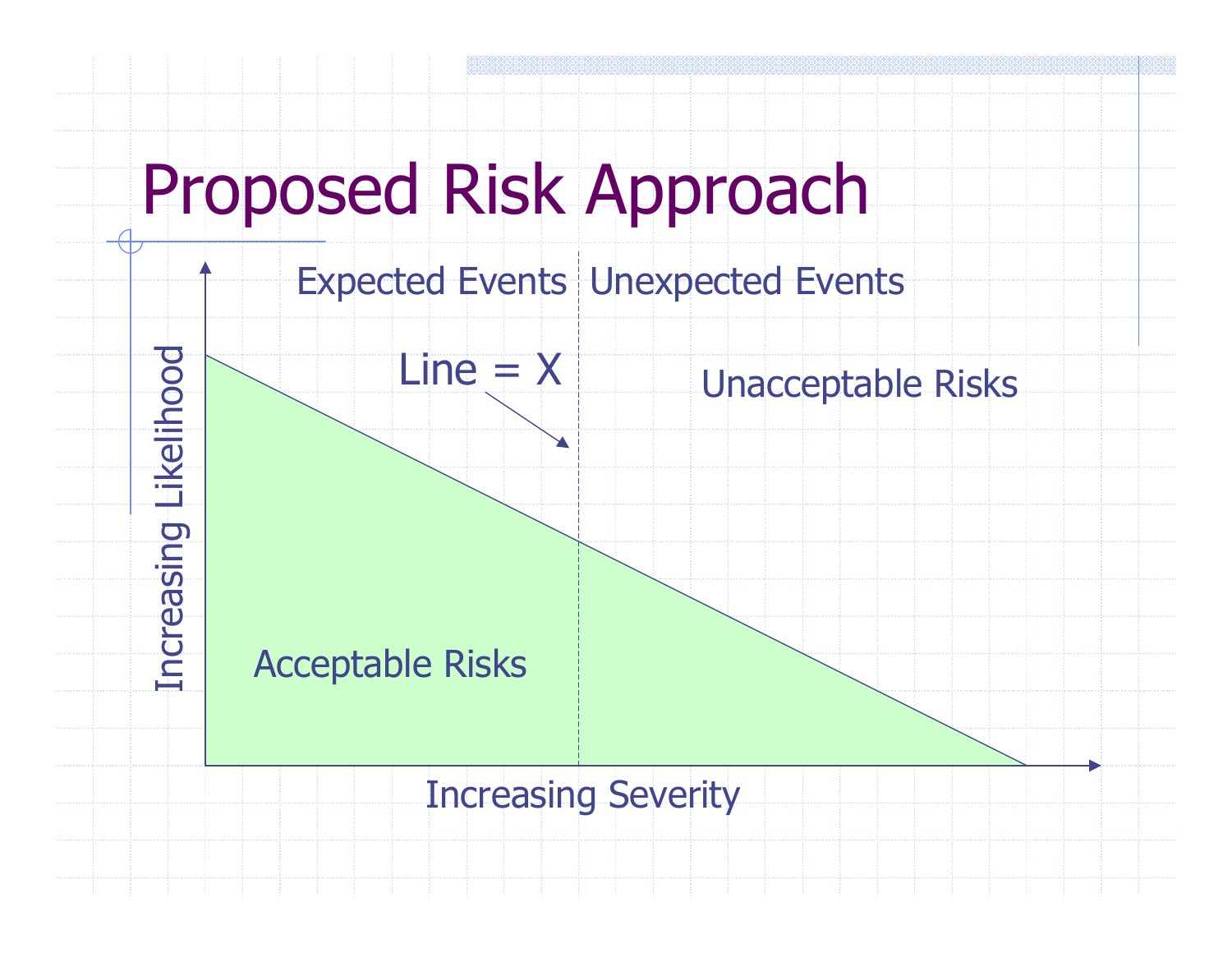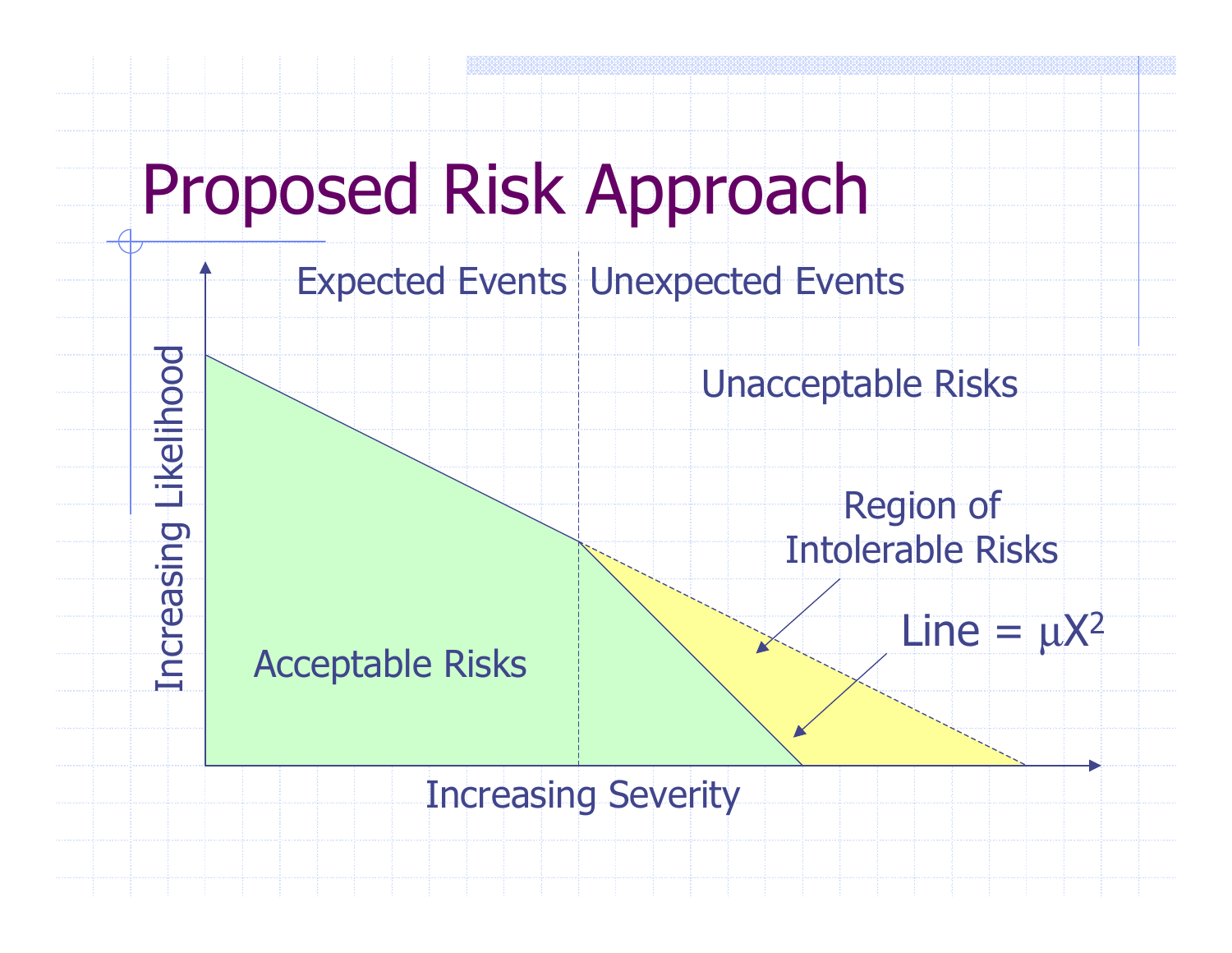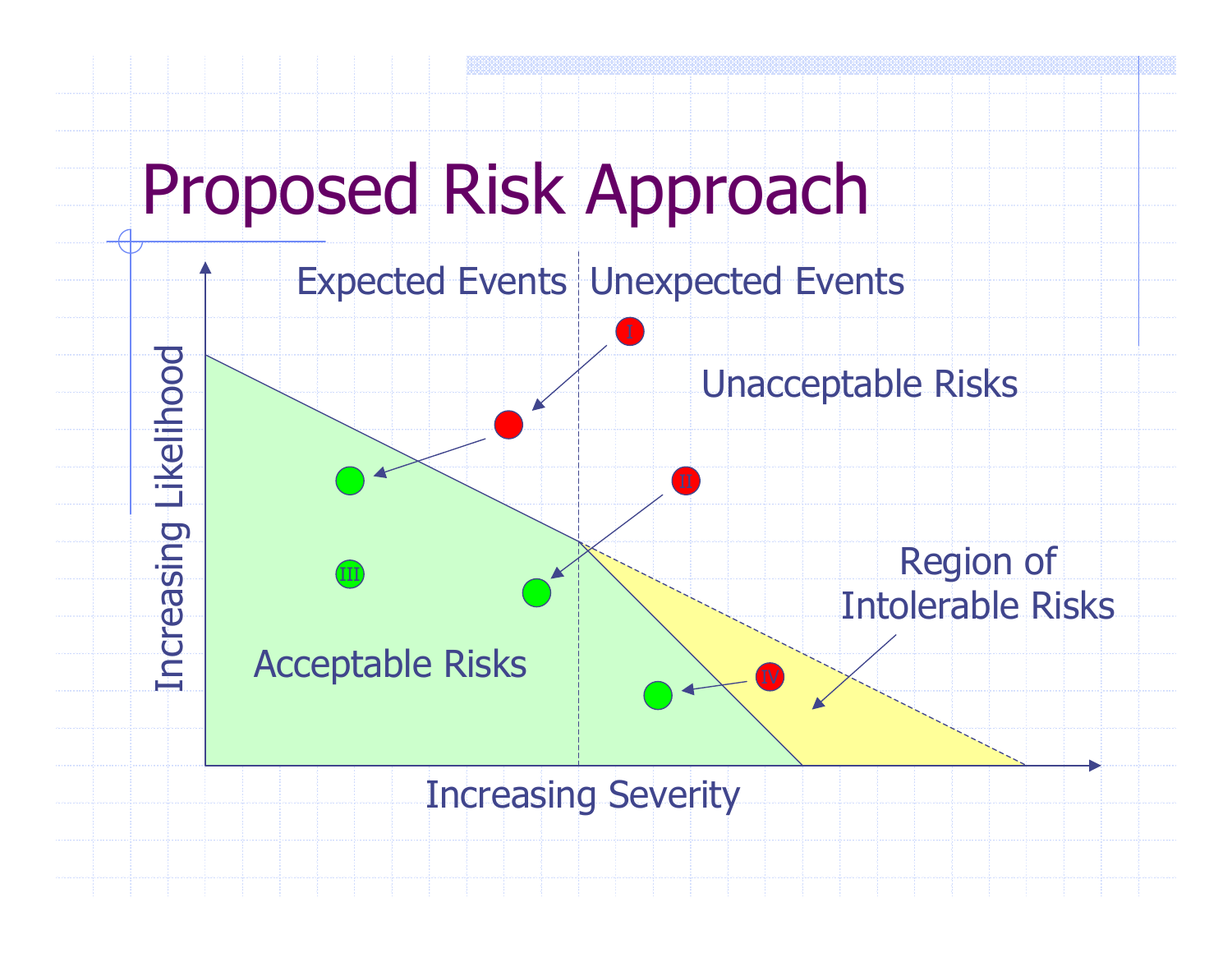# Proposed Approach Summary

- Tolerable Risk and Acceptable Risk are different concepts
	- n. **Both need to be Managed**
- Two Strategies are Required:
	- n. Linear Function - Expected Events
	- n. Square Root Function - Unexpected Events